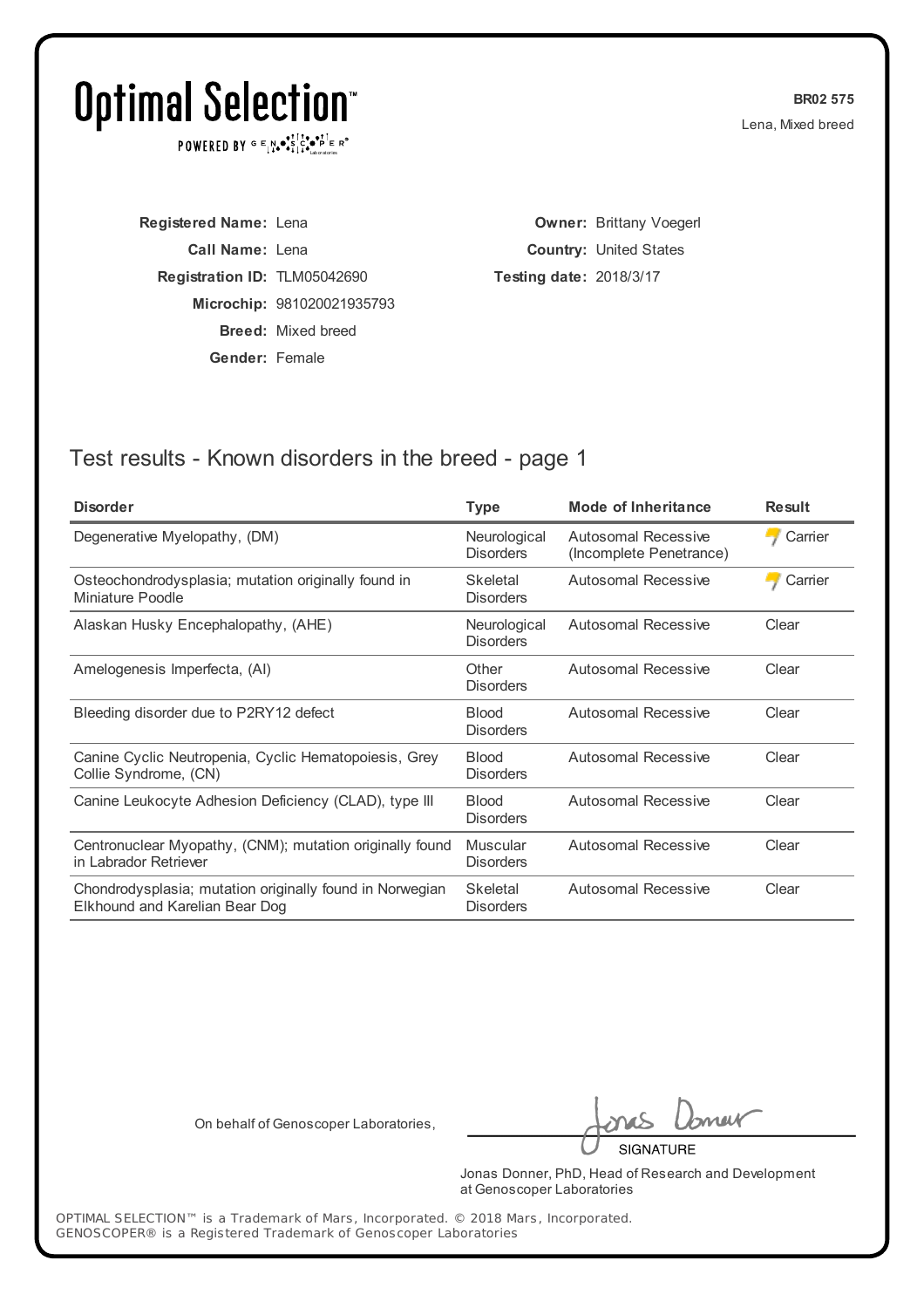POWERED BY  $G \in N_{\bullet} \bullet_{\bullet}^{\dagger} \mathbb{I}_{\bullet}^{\dagger} \bullet_{\mathbf{P}}^{\dagger} \mathbb{E} \mathbb{R}^{\circ}$ 

**BR02 575** Lena, Mixed breed

**Registered Name:** Lena **Call Name:** Lena **Registration ID:** TLM05042690 **Microchip:** 981020021935793 **Breed:** Mixed breed **Gender:** Female

**Owner:** Brittany Voegerl **Country:** United States **Testing date:** 2018/3/17

## Test results - Known disorders in the breed - page 2

| <b>Disorder</b>                                                                              | Type                              | <b>Mode of Inheritance</b>                    | <b>Result</b> |
|----------------------------------------------------------------------------------------------|-----------------------------------|-----------------------------------------------|---------------|
| Complement 3 (C3) Deficiency                                                                 | Immunological<br><b>Disorders</b> | Autosomal Recessive                           | Clear         |
| Cone Degeneration, (CD) or Achromatopsia; mutation<br>originally found in Alaskan Malamute   | Ocular<br><b>Disorders</b>        | Autosomal Recessive                           | Clear         |
| Cone-Rod Dystrophy 1, (crd1); mutation originally found<br>in American Staffordshire Terrier | Ocular<br><b>Disorders</b>        | Autosomal Recessive                           | Clear         |
| Cone-Rod Dystrophy 2, (crd2); mutation originally found<br>in American Pit Bull Terrier      | Ocular<br><b>Disorders</b>        | Autosomal Recessive                           | Clear         |
| Congenital Hypothyroidism; mutation originally found in<br>Toy Fox and Rat Terrier           | Endocrine<br><b>Disorders</b>     | Autosomal Recessive                           | Clear         |
| Congenital Keratoconjunctivitis Sicca and Ichthyosiform<br>Dermatosis, (CKCSID)              | Other<br><b>Disorders</b>         | Autosomal Recessive                           | Clear         |
| Craniomandibular Osteopathy, (CMO); mutation<br>associated with terrier breeds               | Skeletal<br><b>Disorders</b>      | Autosomal Dominant<br>(Incomplete Penetrance) | Clear         |
| Cystinuria Type II-A; mutation originally found in<br>Australian Cattle Dog                  | Renal<br><b>Disorders</b>         | <b>Autosomal Dominant</b>                     | Clear         |
| Dominant Progressive Retinal Atrophy, (DPRA)                                                 | Ocular<br><b>Disorders</b>        | <b>Autosomal Dominant</b>                     | Clear         |

On behalf of Genoscoper Laboratories,

neit

**SIGNATURE** 

Jonas Donner, PhD, Head of Research and Development at Genoscoper Laboratories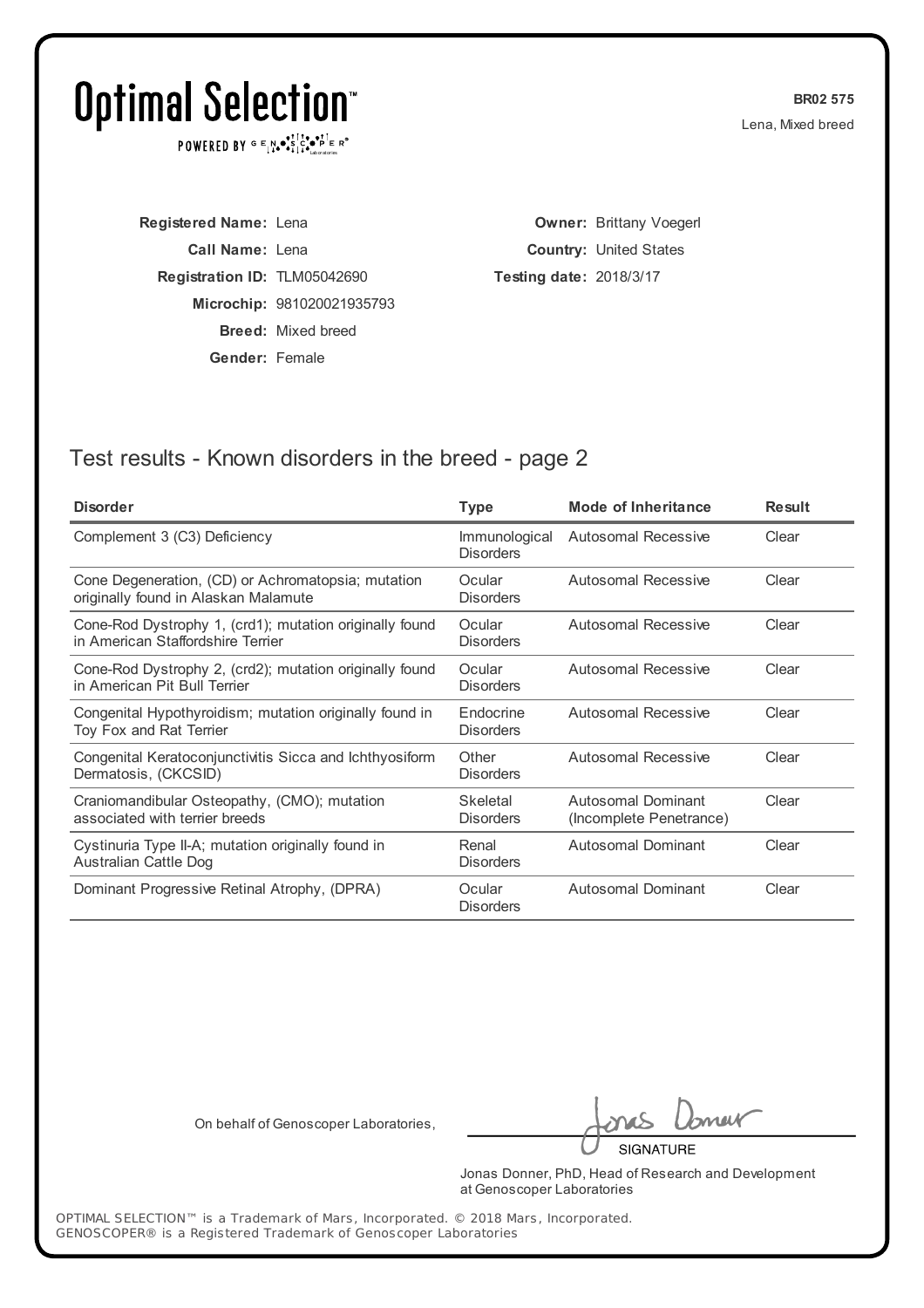POWERED BY  $G \in N_{\bullet} \bullet_{\bullet}^{\dagger} \mathbb{I}_{\bullet}^{\dagger} \bullet_{\mathbf{P}}^{\dagger} \mathbb{E} \mathbb{R}^{\circ}$ 

**BR02 575** Lena, Mixed breed

**Registered Name:** Lena **Call Name:** Lena **Registration ID:** TLM05042690 **Microchip:** 981020021935793 **Breed:** Mixed breed **Gender:** Female

**Owner:** Brittany Voegerl **Country:** United States **Testing date:** 2018/3/17

## Test results - Known disorders in the breed - page 3

| <b>Disorder</b>                                                                                     | <b>Type</b>                      | <b>Mode of Inheritance</b>                                   | <b>Result</b> |
|-----------------------------------------------------------------------------------------------------|----------------------------------|--------------------------------------------------------------|---------------|
| Duchenne or Dystrophin Muscular Dystrophy, (DMD);<br>mutation originally found in Golden Retriever  | Muscular<br><b>Disorders</b>     | <b>X-linked Recessive</b>                                    | Clear         |
| Early-Onset Progressive Polyneuropathy; mutation<br>originally found in Alaskan Malamute            | Neurological<br><b>Disorders</b> | Autosomal Recessive                                          | Clear         |
| Episodic Falling, (EF)                                                                              | <b>Disorders</b>                 | Neuromuscular Autosomal Recessive                            | Clear         |
| Exercise-Induced Collapse, (EIC)                                                                    | <b>Disorders</b>                 | Neuromuscular Autosomal Recessive<br>(Incomplete Penetrance) | Clear         |
| Factor VII Deficiency                                                                               | <b>Blood</b><br><b>Disorders</b> | Autosomal Recessive                                          | Clear         |
| Factor VIII Deficiency or Hemophilia A; p.Cys548Tyr<br>mutation originally found in German Shepherd | <b>Blood</b><br><b>Disorders</b> | <b>X-linked Recessive</b>                                    | Clear         |
| Fetal Onset Neuroaxonal Dystrophy, (FNAD)                                                           | Neurological<br><b>Disorders</b> | Autosomal Recessive                                          | Clear         |
| GM2 Gangliosidosis, mutation originally found in<br>Japanese Chin                                   | <b>Disorders</b>                 | Neuromuscular Autosomal Recessive                            | Clear         |
| Glanzmann Thrombasthenia Type I, (GT); mutation<br>originally found in Pyrenean Mountain Dog        | <b>Blood</b><br><b>Disorders</b> | Autosomal Recessive                                          | Clear         |

On behalf of Genoscoper Laboratories,

meit

**SIGNATURE** 

Jonas Donner, PhD, Head of Research and Development at Genoscoper Laboratories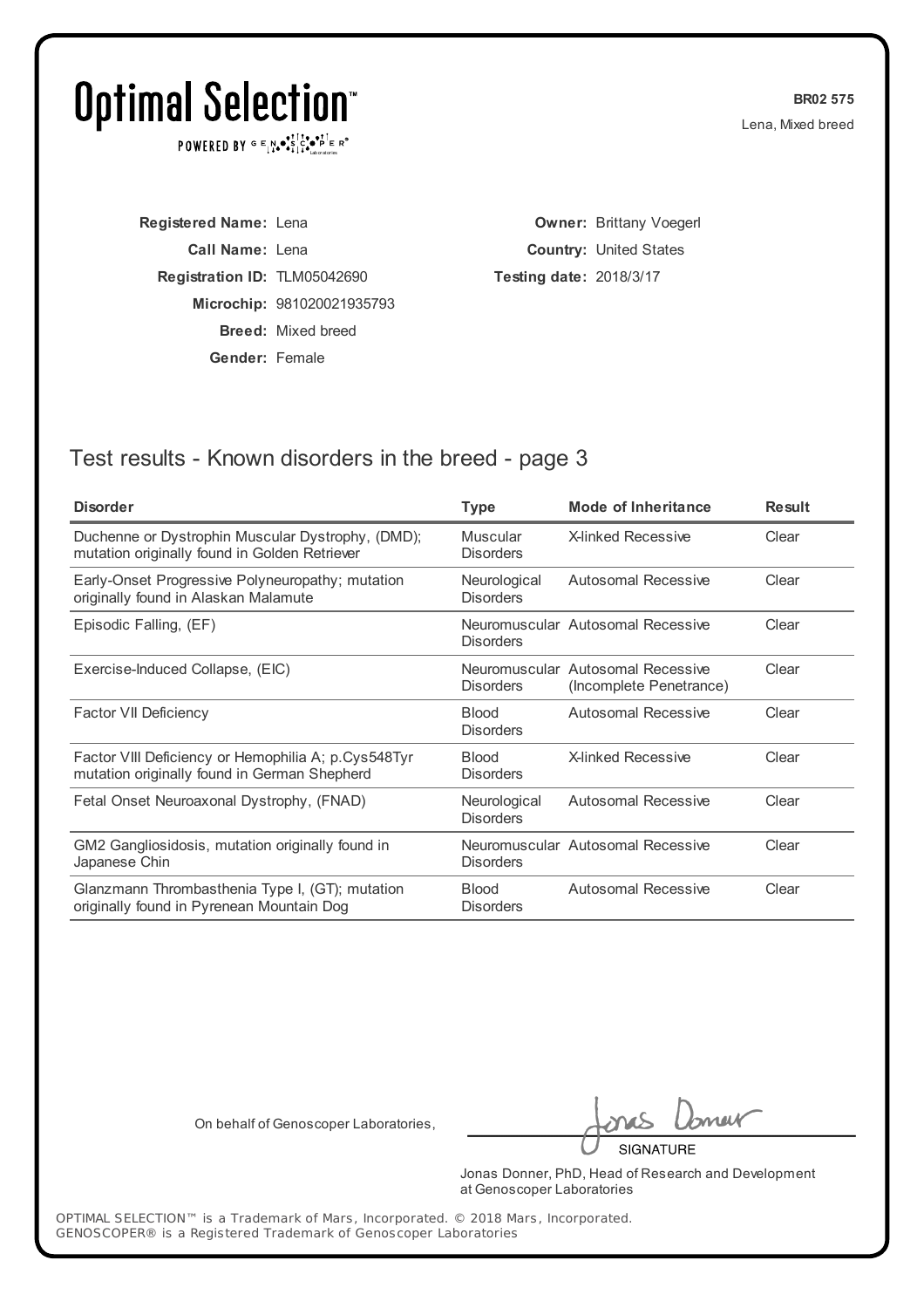POWERED BY  $G \in N_{\bullet} \bullet_{\bullet}^{\dagger} \mathbb{I}_{\bullet}^{\dagger} \bullet_{\mathbf{P}}^{\dagger} \mathbb{E} \mathbb{R}^{\circ}$ 

**BR02 575** Lena, Mixed breed

**Registered Name:** Lena **Call Name:** Lena **Registration ID:** TLM05042690 **Microchip:** 981020021935793 **Breed:** Mixed breed **Gender:** Female

**Owner:** Brittany Voegerl **Country:** United States **Testing date:** 2018/3/17

## Test results - Known disorders in the breed - page 4

| <b>Disorder</b>                                                                                                | <b>Type</b>                      | <b>Mode of Inheritance</b>        | <b>Result</b> |
|----------------------------------------------------------------------------------------------------------------|----------------------------------|-----------------------------------|---------------|
| Glanzmann Thrombasthenia Type I, (GT); mutation<br>originally found in mixed breed dogs                        | <b>Blood</b><br><b>Disorders</b> | <b>Autosomal Recessive</b>        | Clear         |
| Globoid Cell Leukodystrophy or Krabbe Disease, (GLD);<br>mutation originally found in Terriers                 | <b>Disorders</b>                 | Neuromuscular Autosomal Recessive | Clear         |
| Golden Retriever Progressive Retinal Atrophy 1, (GR PRA<br>1)                                                  | Ocular<br><b>Disorders</b>       | Autosomal Recessive               | Clear         |
| Hereditary Ataxia or Cerebellar Ataxia; mutation originally<br>found in Old English Sheepdog and Gordon Setter | Neurological<br><b>Disorders</b> | Autosomal Recessive               | Clear         |
| Hereditary Footpad Hyperkeratosis, (HFH)                                                                       | Dermal<br><b>Disorders</b>       | Autosomal Recessive               | Clear         |
| Hereditary Phosphofructokinase (PFK) Deficiency                                                                | <b>Blood</b><br><b>Disorders</b> | Autosomal Recessive               | Clear         |
| Hereditary Vitamin D-Resistant Rickets, (HVDRR)                                                                | Skeletal<br><b>Disorders</b>     | Autosomal Recessive               | Clear         |
| Hyperekplexia or Startle Disease                                                                               | Neurological<br><b>Disorders</b> | <b>Autosomal Recessive</b>        | Clear         |
| Hyperuricosuria, (HUU)                                                                                         | Renal<br><b>Disorders</b>        | Autosomal Recessive               | Clear         |

On behalf of Genoscoper Laboratories,

neit

**SIGNATURE** 

Jonas Donner, PhD, Head of Research and Development at Genoscoper Laboratories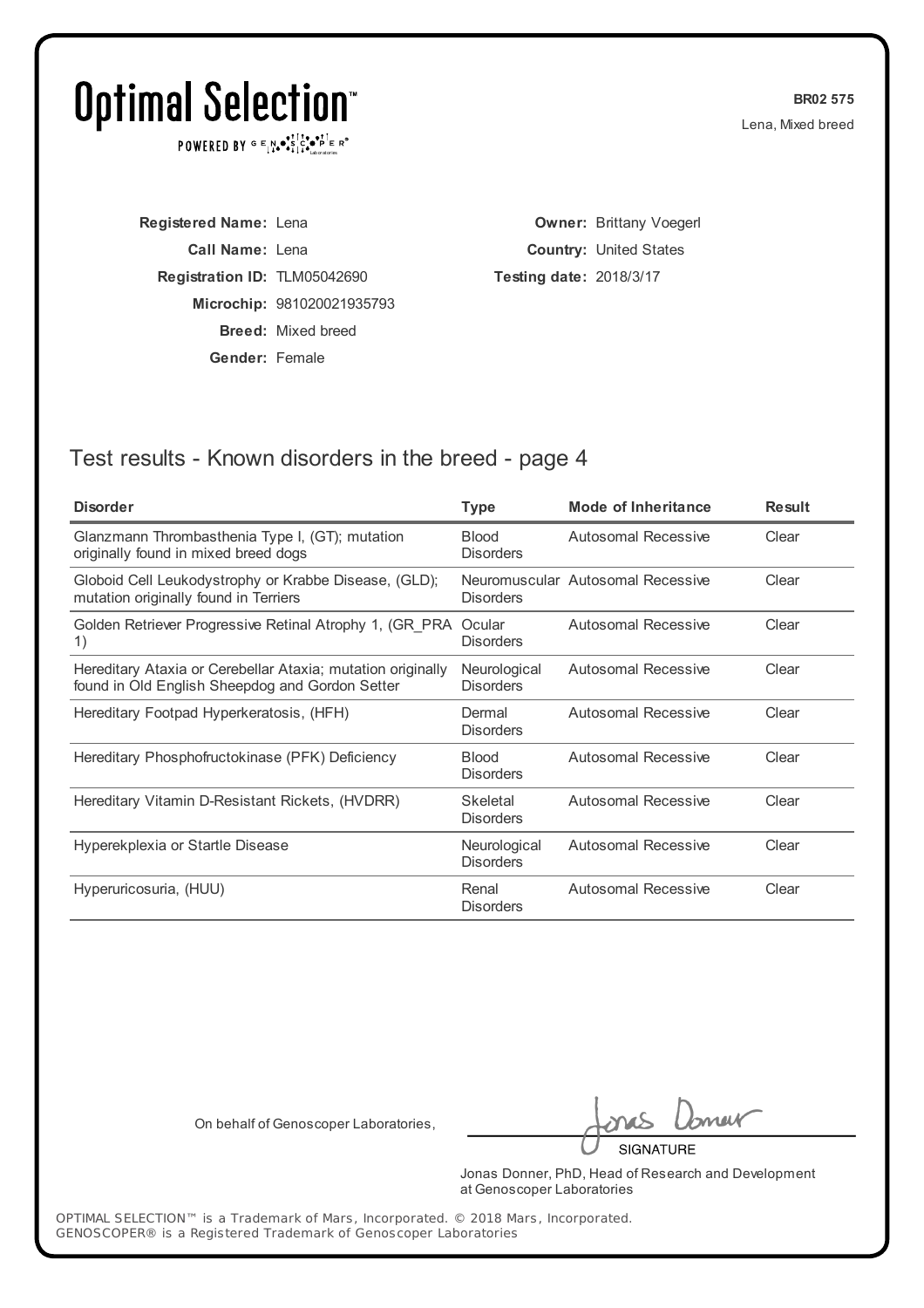POWERED BY  $G \in N_{\bullet} \bullet_{\bullet}^{\dagger} \mathbb{I}_{\bullet}^{\dagger} \bullet_{\mathbf{P}}^{\dagger} \mathbb{E} \mathbb{R}^{\circ}$ 

**BR02 575** Lena, Mixed breed

**Registered Name:** Lena **Call Name:** Lena **Registration ID:** TLM05042690 **Microchip:** 981020021935793 **Breed:** Mixed breed **Gender:** Female

**Owner:** Brittany Voegerl **Country:** United States **Testing date:** 2018/3/17

## Test results - Known disorders in the breed - page 5

| <b>Type</b>                          | <b>Mode of Inheritance</b> | <b>Result</b>                                                        |
|--------------------------------------|----------------------------|----------------------------------------------------------------------|
| Metabolic<br><b>Disorders</b>        | Autosomal Recessive        | Clear                                                                |
| <b>Disorders</b>                     |                            | Clear                                                                |
| <b>Metabolic</b><br><b>Disorders</b> | Autosomal Recessive        | Clear                                                                |
| <b>Metabolic</b><br><b>Disorders</b> | Autosomal Recessive        | Clear                                                                |
| <b>Disorders</b>                     |                            | Clear                                                                |
| Dermal<br><b>Disorders</b>           | Autosomal Recessive        | Clear                                                                |
| <b>Blood</b><br><b>Disorders</b>     | Autosomal Recessive        | Clear                                                                |
| <b>Blood</b><br><b>Disorders</b>     | <b>Autosomal Dominant</b>  | Clear                                                                |
| Metabolic<br><b>Disorders</b>        | Autosomal Recessive        | Clear                                                                |
|                                      |                            | Neurological Autosomal Recessive<br>Neurological Autosomal Recessive |

On behalf of Genoscoper Laboratories,

meit

**SIGNATURE** 

Jonas Donner, PhD, Head of Research and Development at Genoscoper Laboratories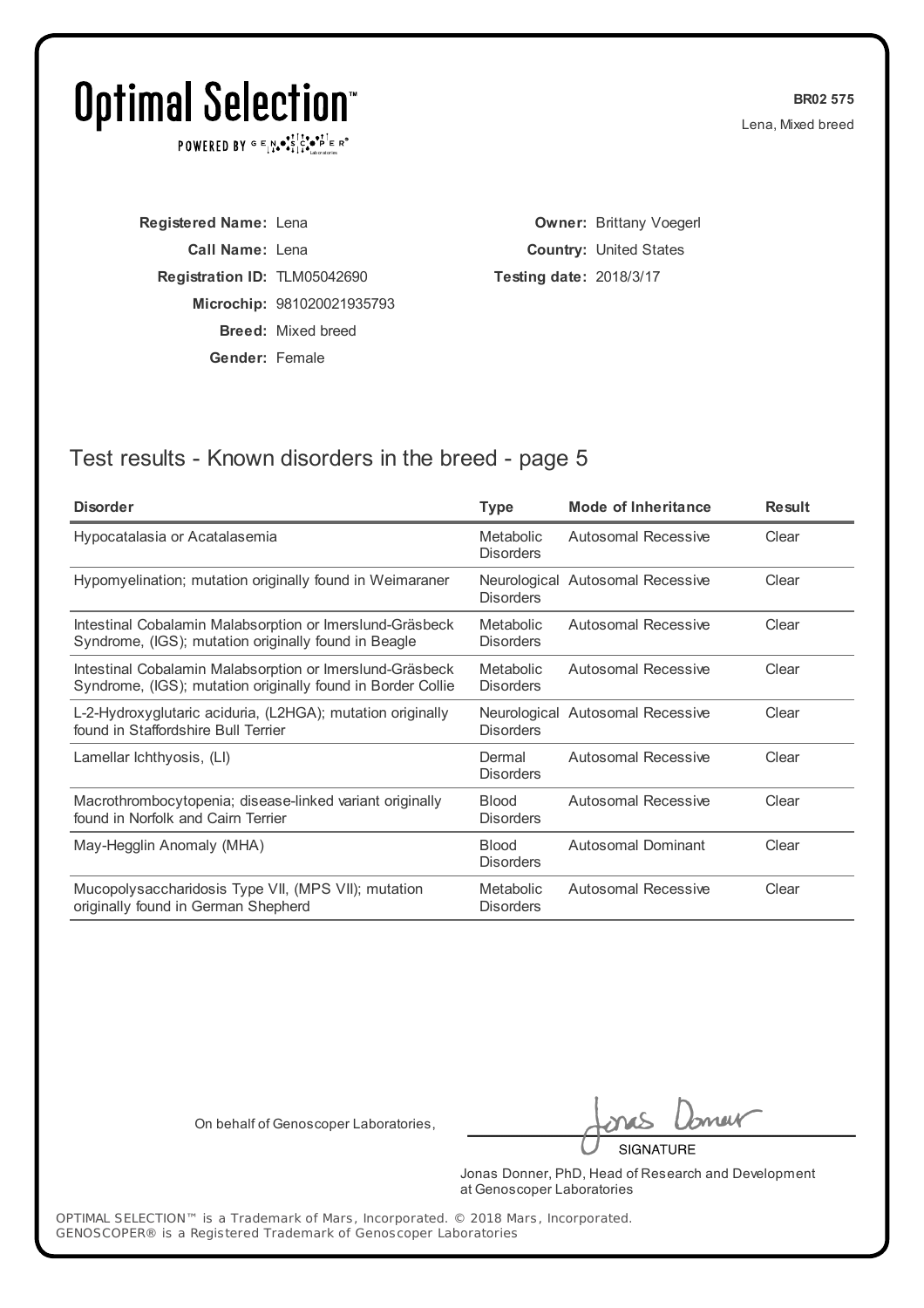POWERED BY  $G \in N_{\bullet} \bullet_{\bullet}^{\dagger} \mathbb{I}_{\bullet}^{\dagger} \bullet_{\mathbf{P}}^{\dagger} \mathbb{E} \mathbb{R}^{\circ}$ 

**BR02 575** Lena, Mixed breed

**Registered Name:** Lena **Call Name:** Lena **Registration ID:** TLM05042690 **Microchip:** 981020021935793 **Breed:** Mixed breed **Gender:** Female

**Owner:** Brittany Voegerl **Country:** United States **Testing date:** 2018/3/17

## Test results - Known disorders in the breed - page 6

| <b>Disorder</b>                                                                                 | <b>Type</b>                      | <b>Mode of Inheritance</b> | <b>Result</b> |
|-------------------------------------------------------------------------------------------------|----------------------------------|----------------------------|---------------|
| Musladin-Lueke syndrome, (MLS)                                                                  | Dermal<br><b>Disorders</b>       | Autosomal Recessive        | Clear         |
| Muscular Hypertrophy (Double Muscling)                                                          | Muscular<br><b>Disorders</b>     | Autosomal Recessive        | Clear         |
| Narcolepsy; mutation originally found in Labrador Retriever                                     | Other<br><b>Disorders</b>        | <b>Autosomal Recessive</b> | Clear         |
| Neuronal Ceroid Lipofuscinosis 10, (NCL10); mutation<br>originally found in American Bulldog    | Neurological<br><b>Disorders</b> | Autosomal Recessive        | Clear         |
| Neuronal Ceroid Lipofuscinosis 8, (NCL8); mutation<br>originally found in Australian Shepherd   | Neurological<br><b>Disorders</b> | <b>Autosomal Recessive</b> | Clear         |
| Osteogenesis Imperfecta, (OI); mutation originally found in<br>Dachshund                        | Skeletal<br><b>Disorders</b>     | Autosomal Recessive        | Clear         |
| Persistent Müllerian Duct Syndrome, (PMDS); mutation<br>originally found in Miniature Schnauzer | Other<br><b>Disorders</b>        | Autosomal Recessive        | Clear         |
| Prekallikrein Deficiency                                                                        | <b>Blood</b><br><b>Disorders</b> | <b>Autosomal Recessive</b> | Clear         |
| Primary Ciliary Dyskinesia, (PCD)                                                               | Other<br><b>Disorders</b>        | Autosomal Recessive        | Clear         |
|                                                                                                 |                                  |                            |               |

On behalf of Genoscoper Laboratories,

neit

**SIGNATURE** 

Jonas Donner, PhD, Head of Research and Development at Genoscoper Laboratories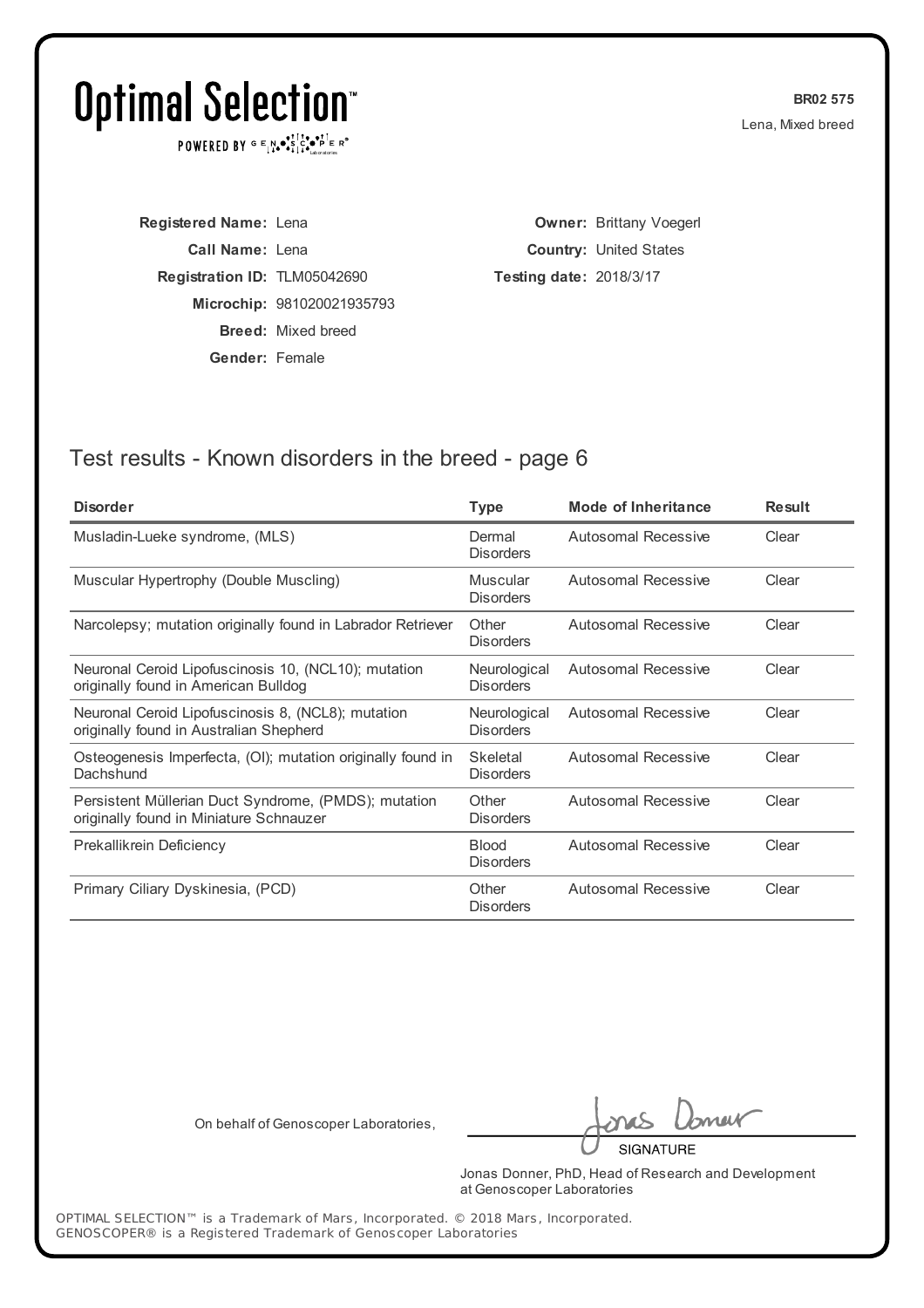POWERED BY  $G \in N_{\bullet} \bullet_{\bullet}^{\dagger} \mathbb{I}_{\bullet}^{\dagger} \bullet_{\mathbf{P}}^{\dagger} \mathbb{E} \mathbb{R}^{\circ}$ 

**BR02 575** Lena, Mixed breed

**Registered Name:** Lena **Call Name:** Lena **Registration ID:** TLM05042690 **Microchip:** 981020021935793 **Breed:** Mixed breed **Gender:** Female

**Owner:** Brittany Voegerl **Country:** United States **Testing date:** 2018/3/17

### Test results - Known disorders in the breed - page 7

| <b>Disorder</b>                                                                                | <b>Type</b>                      | <b>Mode of Inheritance</b>                    | <b>Result</b> |
|------------------------------------------------------------------------------------------------|----------------------------------|-----------------------------------------------|---------------|
| Primary Hereditary Cataract, (PHC); mutation originally found<br>in Australian Shepherd        | Ocular<br><b>Disorders</b>       | Autosomal Dominant<br>(Incomplete Penetrance) | Clear         |
| Primary Lens Luxation, (PLL)                                                                   | Ocular<br><b>Disorders</b>       | Autosomal Recessive                           | Clear         |
| Primary Open Angle Glaucoma, (POAG); mutation originally<br>found in Beagle                    | Ocular<br><b>Disorders</b>       | Autosomal Recessive                           | Clear         |
| Primary Open Angle Glaucoma, (POAG); mutation originally<br>found in Norwegian Elkhound        | Ocular<br><b>Disorders</b>       | Autosomal Recessive                           | Clear         |
| Progressive Retinal Atrophy, (PRA); mutation originally found<br>in Basenji                    | Ocular<br><b>Disorders</b>       | Autosomal Recessive                           | Clear         |
| Protein Losing Nephropathy, (PLN); NPHS1 gene variant                                          | Renal<br><b>Disorders</b>        |                                               | Clear         |
| Pyruvate Kinase Deficiency; mutation originally found in<br>Beagle                             | <b>Blood</b><br><b>Disorders</b> | Autosomal Recessive                           | Clear         |
| Pyruvate Kinase Deficiency; mutation originally found in West<br><b>Highland White Terrier</b> | <b>Blood</b><br><b>Disorders</b> | Autosomal Recessive                           | Clear         |
| Renal Cystadenocarcinoma and Nodular Dermatofibrosis,<br>(RCND)                                | Renal<br><b>Disorders</b>        | Autosomal Dominant                            | Clear         |

On behalf of Genoscoper Laboratories,

neit

**SIGNATURE** 

Jonas Donner, PhD, Head of Research and Development at Genoscoper Laboratories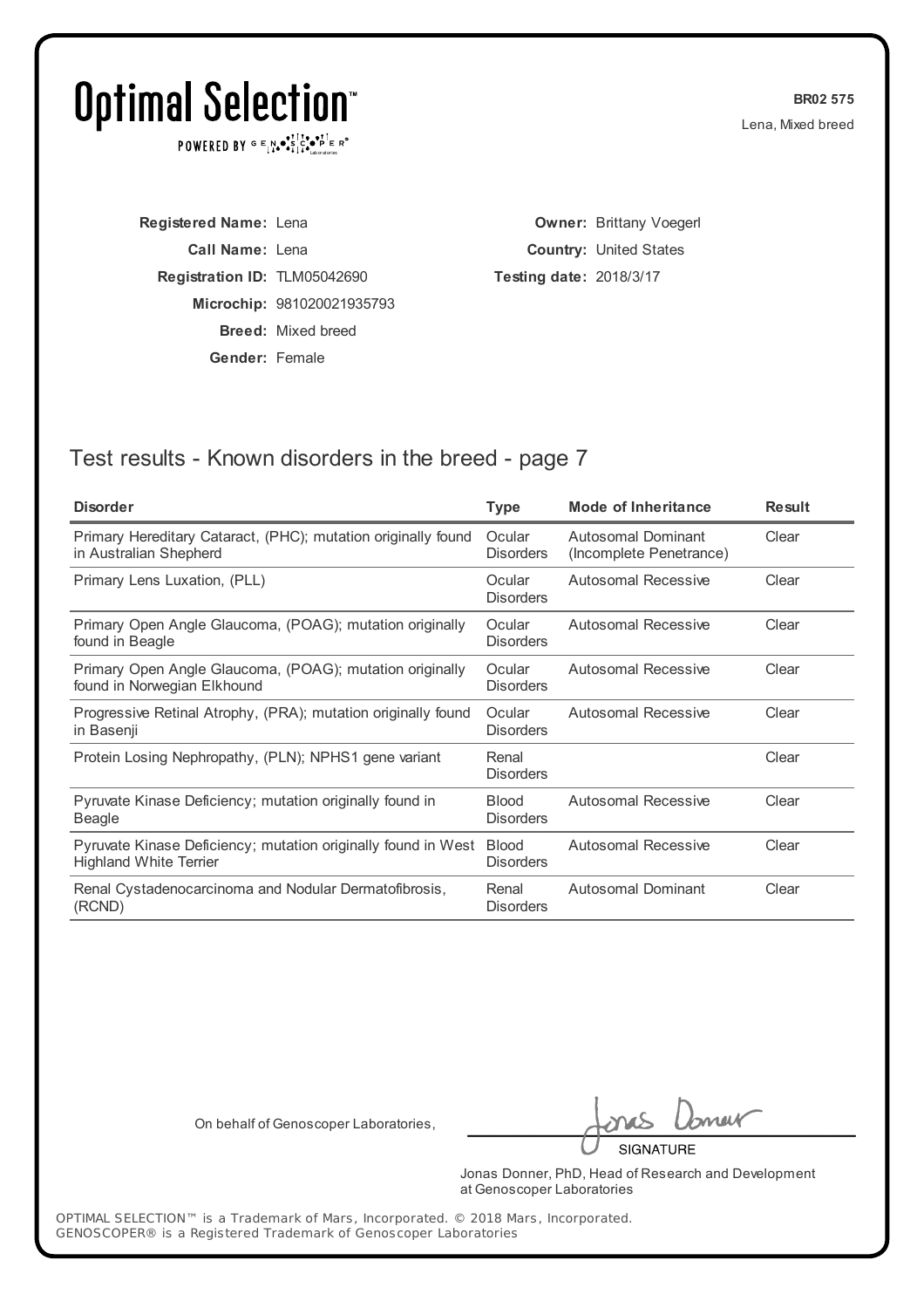POWERED BY  $G \in N_{\bullet} \bullet_{\bullet}^{\dagger} \mathbb{I}_{\bullet}^{\dagger} \bullet_{\mathbf{P}}^{\dagger} \mathbb{E} \mathbb{R}^{\circ}$ 

**BR02 575** Lena, Mixed breed

**Registered Name:** Lena **Call Name:** Lena **Registration ID:** TLM05042690 **Microchip:** 981020021935793 **Breed:** Mixed breed **Gender:** Female

**Owner:** Brittany Voegerl **Country:** United States **Testing date:** 2018/3/17

### Test results - Known disorders in the breed - page 8

| <b>Disorder</b>                                                                          | Type                             | <b>Mode of Inheritance</b> | <b>Result</b> |
|------------------------------------------------------------------------------------------|----------------------------------|----------------------------|---------------|
| Rod-Cone Dysplasia 1, (rcd1); mutation originally found in<br>Irish Setter               | Ocular<br><b>Disorders</b>       | <b>Autosomal Recessive</b> | Clear         |
| Rod-Cone Dysplasia 3, (rcd3)                                                             | Ocular<br><b>Disorders</b>       | Autosomal Recessive        | Clear         |
| Skeletal Dysplasia 2, (SD2)                                                              | Skeletal<br><b>Disorders</b>     | Autosomal Recessive        | Clear         |
| Spinal Dysraphism                                                                        | Neurological<br><b>Disorders</b> | Autosomal Recessive        | Clear         |
| Spinocerebellar Ataxia with Myokymia and/or Seizures<br>(SCA)                            | Neurological<br><b>Disorders</b> | Autosomal Recessive        | Clear         |
| Spinocerebellar Ataxia/ Late-Onset Ataxia (SCA, LOA)                                     | Neurological<br><b>Disorders</b> | Autosomal Recessive        | Clear         |
| Trapped Neutrophil Syndrome, (TNS)                                                       | <b>Blood</b><br><b>Disorders</b> | <b>Autosomal Recessive</b> | Clear         |
| Von Willebrand's Disease (WVD) Type 1                                                    | <b>Blood</b><br><b>Disorders</b> | Autosomal Recessive        | Clear         |
| Von Willebrand's Disease (WVD) Type 3; mutation<br>originally found in Shetland Sheepdog | <b>Blood</b><br><b>Disorders</b> | Autosomal Recessive        | Clear         |
|                                                                                          |                                  |                            |               |

On behalf of Genoscoper Laboratories,

neit

**SIGNATURE** 

Jonas Donner, PhD, Head of Research and Development at Genoscoper Laboratories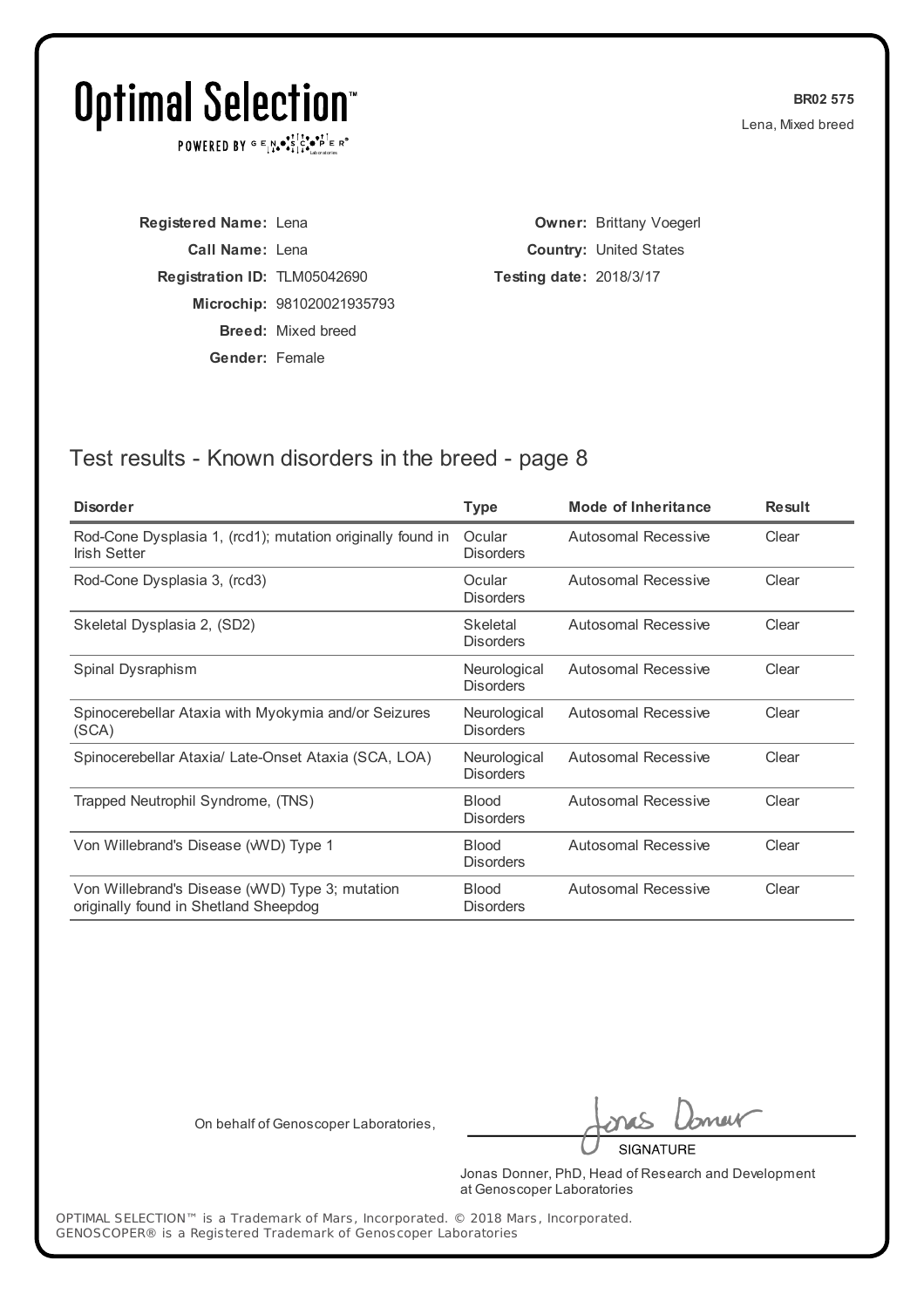POWERED BY  $G \in \mathbb{N} \bullet \mathbb{S}^1 \times \bullet \mathbb{S}^1 \longrightarrow \mathbb{R}^*$ 

**BR02 575** Lena, Mixed breed

**Registered Name:** Lena **Call Name:** Lena **Registration ID:** TLM05042690 **Microchip:** 981020021935793 **Breed:** Mixed breed **Gender:** Female

**Owner:** Brittany Voegerl **Country:** United States **Testing date:** 2018/3/17

## Test results - Known disorders in the breed - page 9

| <b>Disorder</b>                                                        | Type                         | Mode of Inheritance                 | <b>Result</b> |
|------------------------------------------------------------------------|------------------------------|-------------------------------------|---------------|
| X-Linked Myotubular Myopathy                                           | Muscular<br><b>Disorders</b> | X-linked Recessive                  | Clear         |
| X-Linked Progressive Retinal Atrophy 2, (XLPRA2)                       | Ocular<br><b>Disorders</b>   | X-linked Recessive                  | Clear         |
| Xanthinuria, Type 1a; mutation originally found in mixed<br>breed dogs |                              | Renal Disorders Autosomal Recessive | Clear         |

#### Test results for pharmacogenetics

| <b>Disorder</b>                                           | Mode of Inheritance | Result |
|-----------------------------------------------------------|---------------------|--------|
| Multi-Drug Resistance 1, (MDR1) or Ivermectin Sensitivity | Autosomal Dominant  | Clear  |

On behalf of Genoscoper Laboratories,

neik **SIGNATURE** 

Jonas Donner, PhD, Head of Research and Development at Genoscoper Laboratories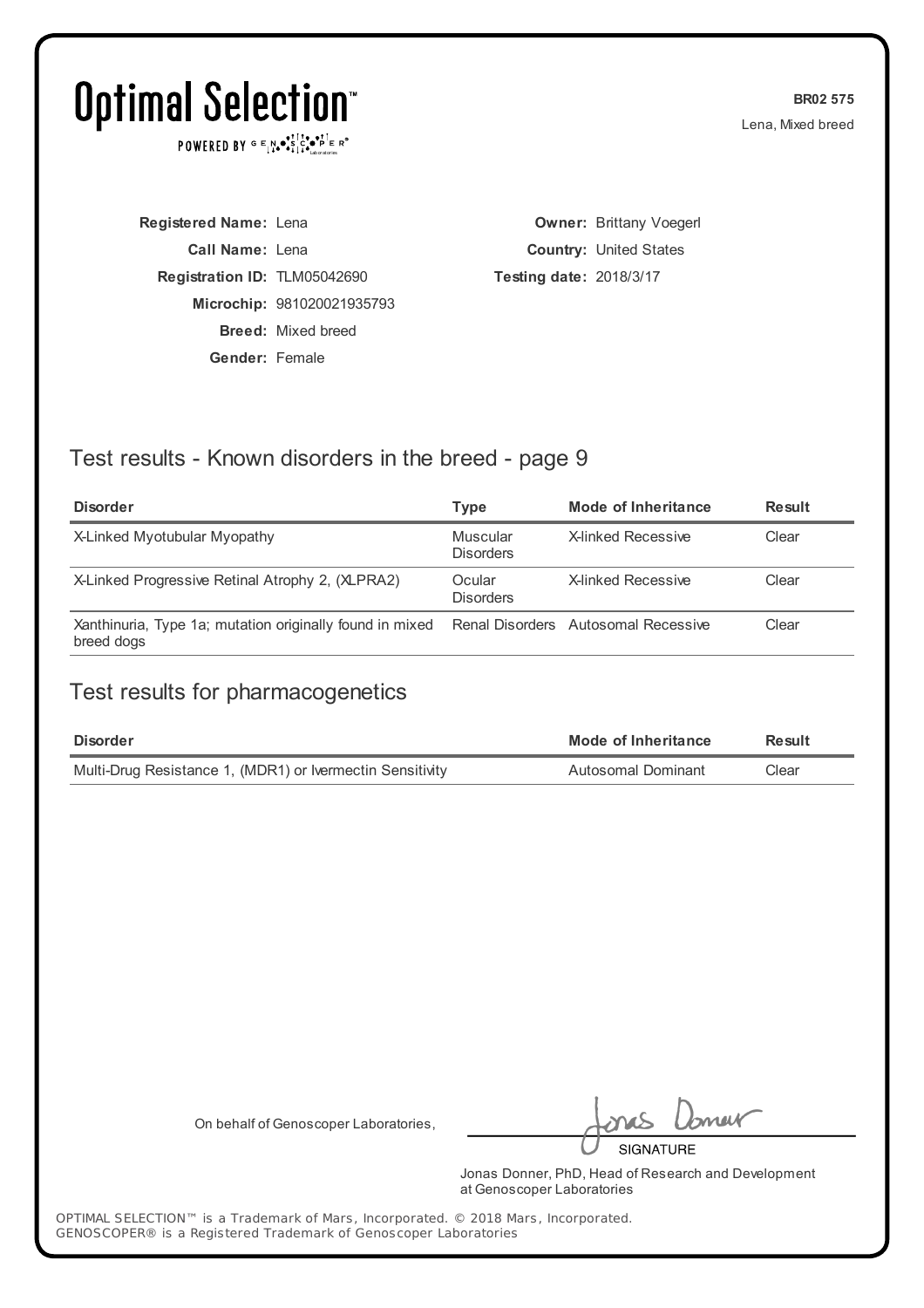POWERED BY  $G \in N_{\bullet} \bullet_{\bullet}^{\dagger} \mathbb{I}_{\bullet}^{\dagger} \bullet_{\mathbf{P}}^{\dagger} \mathbb{E} \mathbb{R}^{\circ}$ 

**BR02 575** Lena, Mixed breed

**Registered Name:** Lena **Call Name:** Lena **Registration ID:** TLM05042690 **Microchip:** 981020021935793 **Breed:** Mixed breed **Gender:** Female

**Owner:** Brittany Voegerl **Country:** United States **Testing date:** 2018/3/17

## Test results - Traits - page 1

#### **Coat Type**

| Trait                                                                 |               | <b>Genotype Description</b>                                                                                                        |
|-----------------------------------------------------------------------|---------------|------------------------------------------------------------------------------------------------------------------------------------|
| Coat Length                                                           | $\frac{1}{1}$ | The dog is genetically long-haired.                                                                                                |
| Furnishings / Improper Coat in<br>Portuguese Water Dogs (marker test) | AA/TT         | The dog is genetically likely to express furnishings.                                                                              |
| KRT71 c.451C>T (p.Arg151Trp)                                          | T/T           | The dog carries two copies of the tested allele causing curly<br>coat. The dog is likely to have curly hair, if it is long-haired. |
| SGK3                                                                  | $\frac{1}{1}$ | The dog does not carry the tested hairlessness allele of the<br>American Hairless Terrier.                                         |

On behalf of Genoscoper Laboratories,

meik

**SIGNATURE** 

Jonas Donner, PhD, Head of Research and Development at Genoscoper Laboratories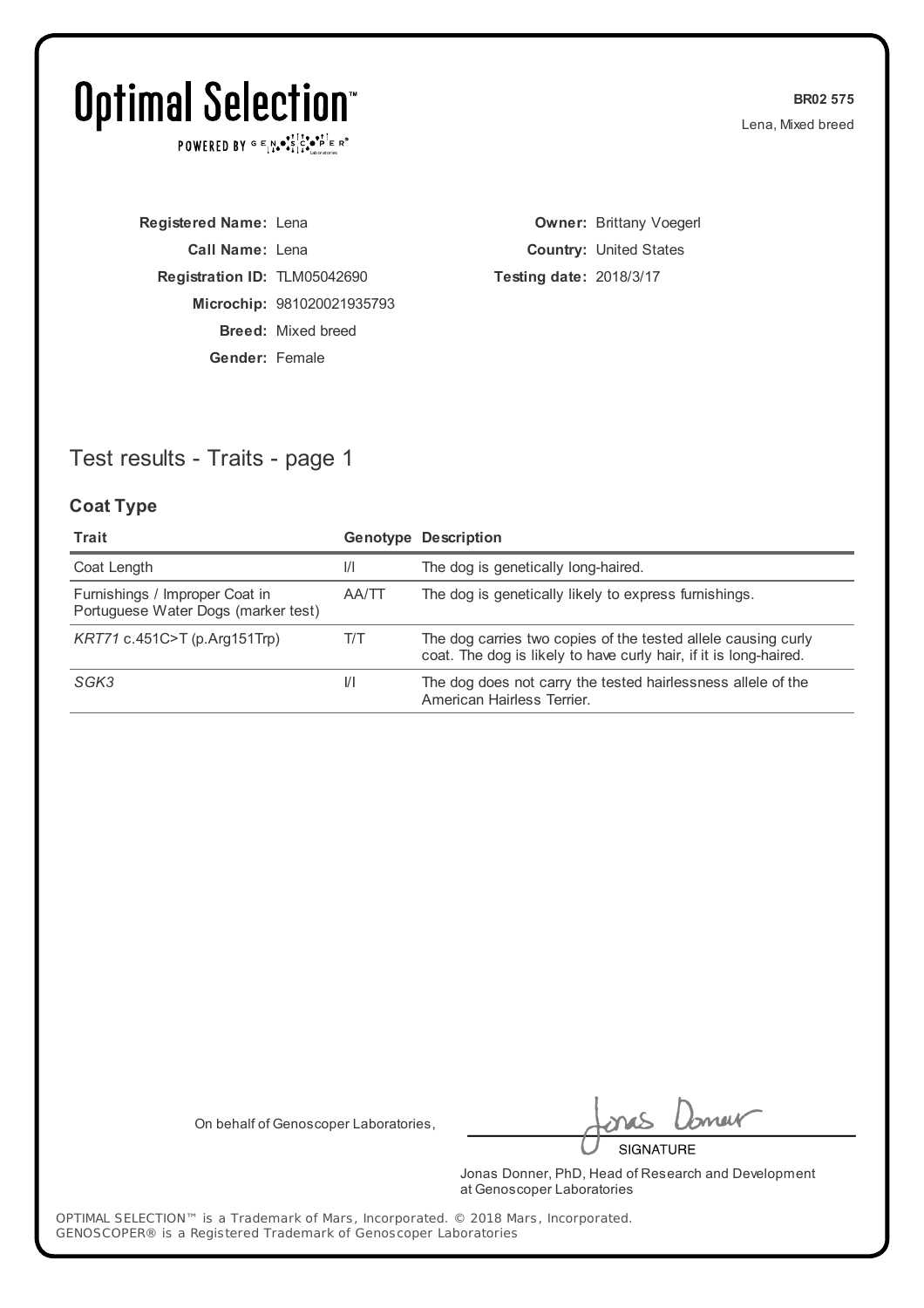POWERED BY  $G \in N_{\bullet} \bullet_{\bullet}^{\dagger} \mathbb{I}_{\bullet}^{\dagger} \bullet_{\mathbf{P}}^{\dagger} \mathbb{E} \mathbb{R}^{\circ}$ 

**BR02 575** Lena, Mixed breed

**Registered Name:** Lena **Call Name:** Lena **Registration ID:** TLM05042690 **Microchip:** 981020021935793 **Breed:** Mixed breed **Gender:** Female

**Owner:** Brittany Voegerl **Country:** United States **Testing date:** 2018/3/17

## Test results - Traits - page 2

#### **Coat Color**

| <b>Trait</b>                                               | Genotype                                | <b>Description</b>                                                                            |
|------------------------------------------------------------|-----------------------------------------|-----------------------------------------------------------------------------------------------|
| Color Locus E - Extensions                                 | e/e                                     | The dog has recessive red coat color.                                                         |
| Color Locus B - Brown                                      | $B/B \parallel B/bd \parallel$<br>bd/bd | The dog doesn't have any of the tested b alleles causing brown<br>color.                      |
| Color Locus K - Dominant Black                             | kbr/kbr                                 | KB/ky    kbr/ky    The dog is genetically dominant black or brindle.                          |
| Color Locus A - Agouti                                     | at/a                                    | The dog has genetically tan points or saddle tan pattern. The<br>dog carries recessive black. |
| Color Locus S - Piebald or extreme sp/sp<br>white spotting |                                         | The dog is likely to have piebald spotting or to be extreme<br>white.                         |
| Color Locus H - Harleguin                                  | h/h                                     | The dog doesn't have harlequin pattern.                                                       |
| Albinism (caL-allele)                                      | C/C                                     | This dog does not carry the tested mutation for albinism.                                     |
| Merle (M allele)                                           | m/m                                     | This dog is genetically non-merle.                                                            |
| Saddle Tan (RALY gene dupl.)                               | $-$ /dup                                | The dog may have saddle tan pattern if it has also tan point<br>genotype at the A locus.      |

On behalf of Genoscoper Laboratories,

meik

**SIGNATURE** 

Jonas Donner, PhD, Head of Research and Development at Genoscoper Laboratories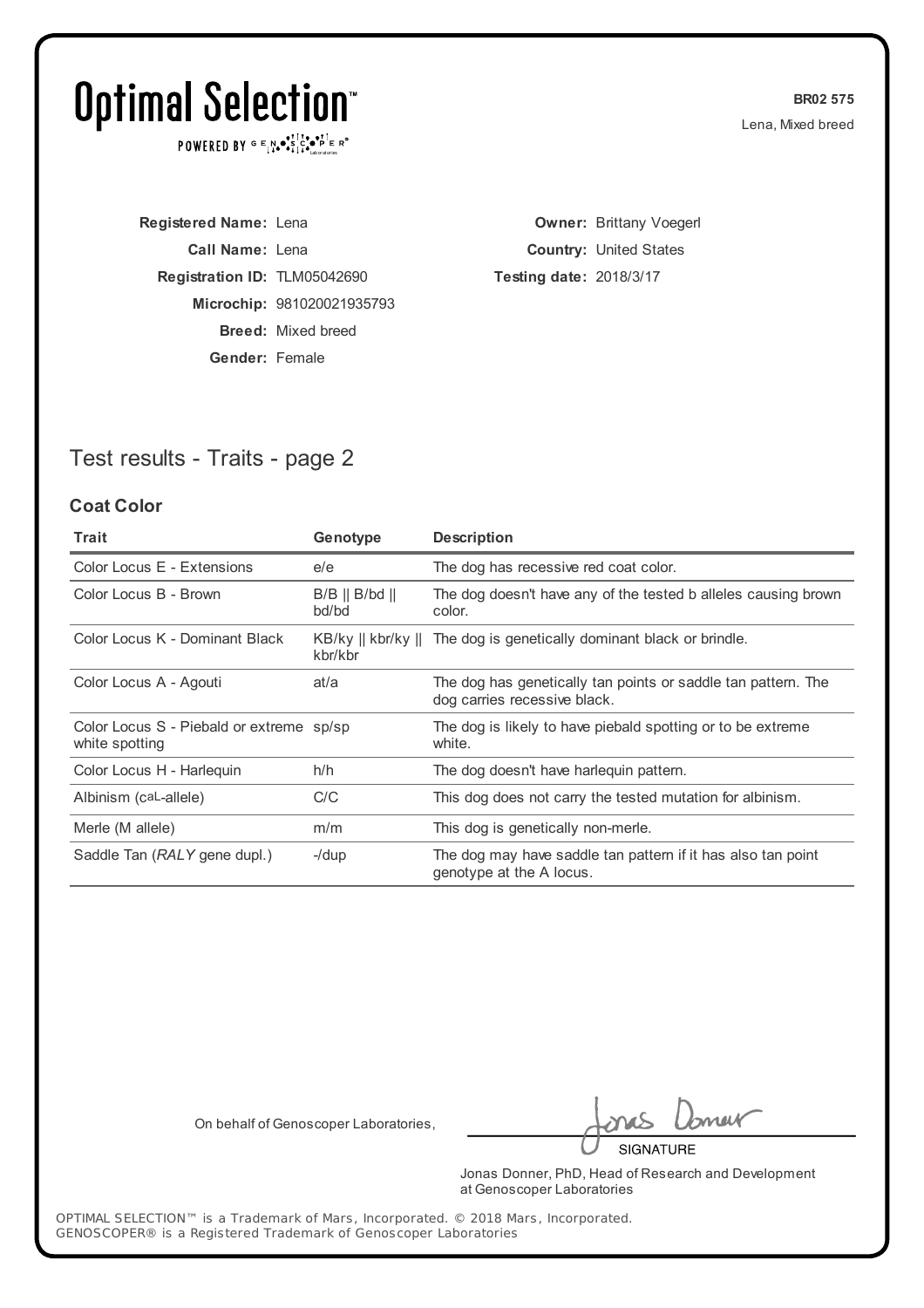POWERED BY  $G \in N_{\bullet} \bullet_{\bullet}^{\dagger} \mathbb{I}_{\bullet}^{\dagger} \bullet_{\mathbf{P}}^{\dagger} \mathbb{E} \mathbb{R}^{\circ}$ 

**BR02 575** Lena, Mixed breed

**Registered Name:** Lena **Call Name:** Lena **Registration ID:** TLM05042690 **Microchip:** 981020021935793 **Breed:** Mixed breed **Gender:** Female

**Owner:** Brittany Voegerl **Country:** United States **Testing date:** 2018/3/17

## Test results - Traits - page 3

#### **Morphology**

| Trait                                |     | <b>Genotype Description</b>                                                                                                                                                                         |
|--------------------------------------|-----|-----------------------------------------------------------------------------------------------------------------------------------------------------------------------------------------------------|
| BMP3<br>c.1344C > A<br>(p.Phe448Leu) | A/C | The dog carries one copy of the tested allele typically associated with shortened head<br>(brachycephaly), and one copy of the allele typically associated with elongated head<br>(dolichocephaly). |
| T c.189C>G<br>$(p.$ Ile 63 Met)      | C/C | The dog does not carry the tested bobtail-causing genetic variant. The dog is most likely<br>long-tailed.                                                                                           |
| chr10:11072007 T/T                   |     | The dog does not carry an allele typically associated with floppy ears. The dog is more<br>likely to have pricked than floppy ears.                                                                 |

On behalf of Genoscoper Laboratories,

meik

**SIGNATURE** 

Jonas Donner, PhD, Head of Research and Development at Genoscoper Laboratories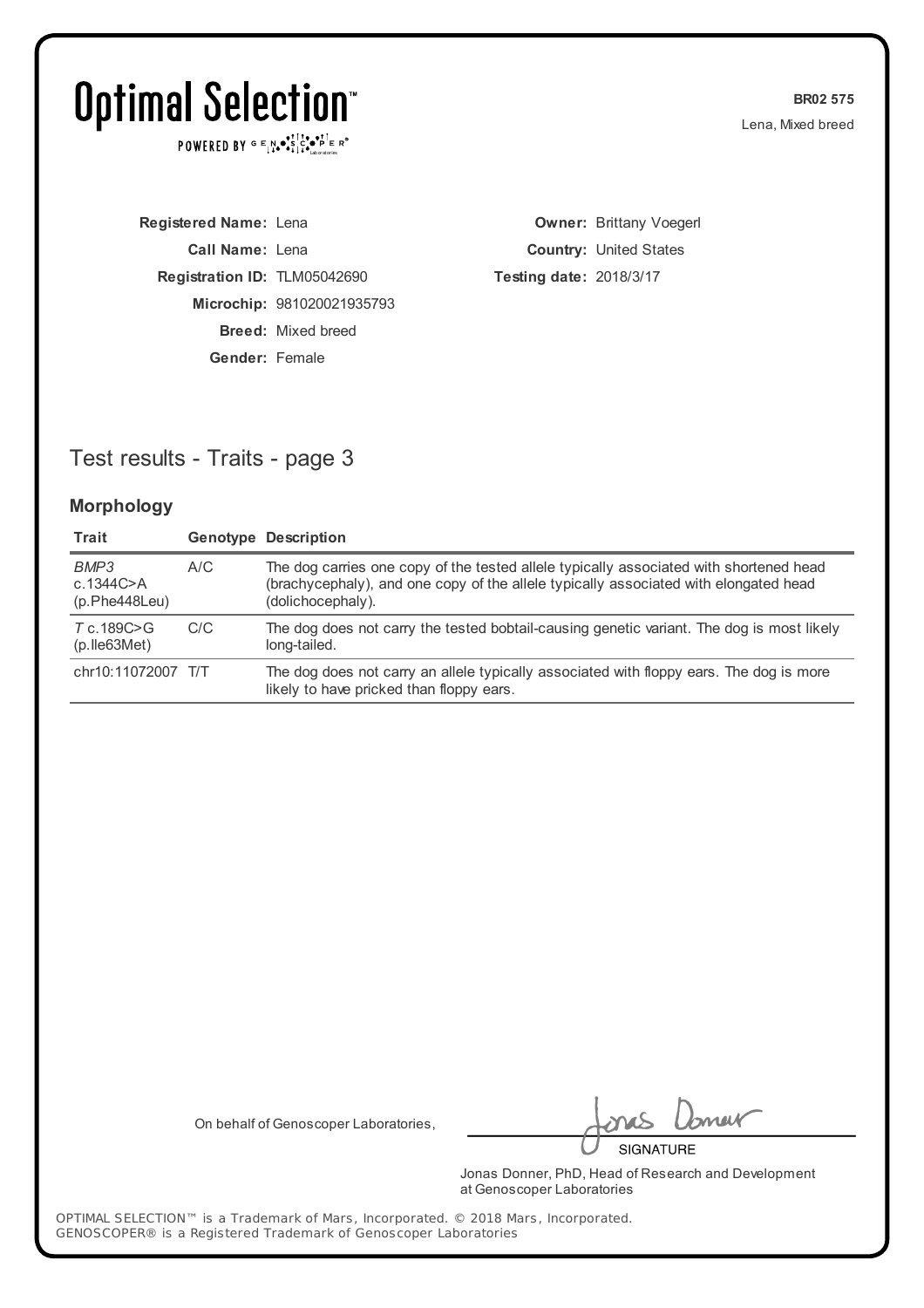POWERED BY  $G \in N_{\bullet} \bullet_{\bullet}^{\dagger} \mathbb{I}_{\bullet}^{\dagger} \bullet_{\mathbf{P}}^{\dagger} \mathbb{E} \mathbb{R}^{\circ}$ 

**BR02 575** Lena, Mixed breed

**Registered Name:** Lena **Call Name:** Lena **Registration ID:** TLM05042690 **Microchip:** 981020021935793 **Breed:** Mixed breed **Gender:** Female

**Owner:** Brittany Voegerl **Country:** United States **Testing date:** 2018/3/17

### Test results - Traits - page 4

#### **Body Size**

| Trait                                           |     | <b>Genotype Description</b>                                                                                                                                                                                         |
|-------------------------------------------------|-----|---------------------------------------------------------------------------------------------------------------------------------------------------------------------------------------------------------------------|
| IGF1<br>(chr15:41221438)                        | A/G | The dog is heterozygous for the ancestral allele. This means that it carries one copy of<br>the genetic allele typically associated with small body mass and one copy typically<br>associated with large body mass. |
| IGF <sub>1R</sub><br>c.611G>A<br>(p. Arg204His) | A/G | The dog carries one copy of the derived allele and one copy of the ancestral allele.                                                                                                                                |
| FGF4 insertion                                  | D/D | The dog is homozygous for the ancient allele. The dog is likely to have legs of<br>normal length.                                                                                                                   |
| STC <sub>2</sub><br>(chr4:39182836)             | T/T | The dog has two copies of the ancestral allele associated with larger body size.                                                                                                                                    |
| Body size,<br>GHR1 gene<br>variant E191K        | A/A | The dog is homozygous for the derived allele associated with reduced body size.                                                                                                                                     |
| GHR <sub>2</sub><br>$(p. Pro177$ Leu $)$        | C/C | The dog has two copies of the ancestral allele associated with larger body size.                                                                                                                                    |
| HMGA2                                           | A/G | Your dog carries one copy of the derived allele and one copy of the ancestral allele. The<br>dog may have a bit smaller size.                                                                                       |

On behalf of Genoscoper Laboratories,

meik **SIGNATURE** 

Jonas Donner, PhD, Head of Research and Development

at Genoscoper Laboratories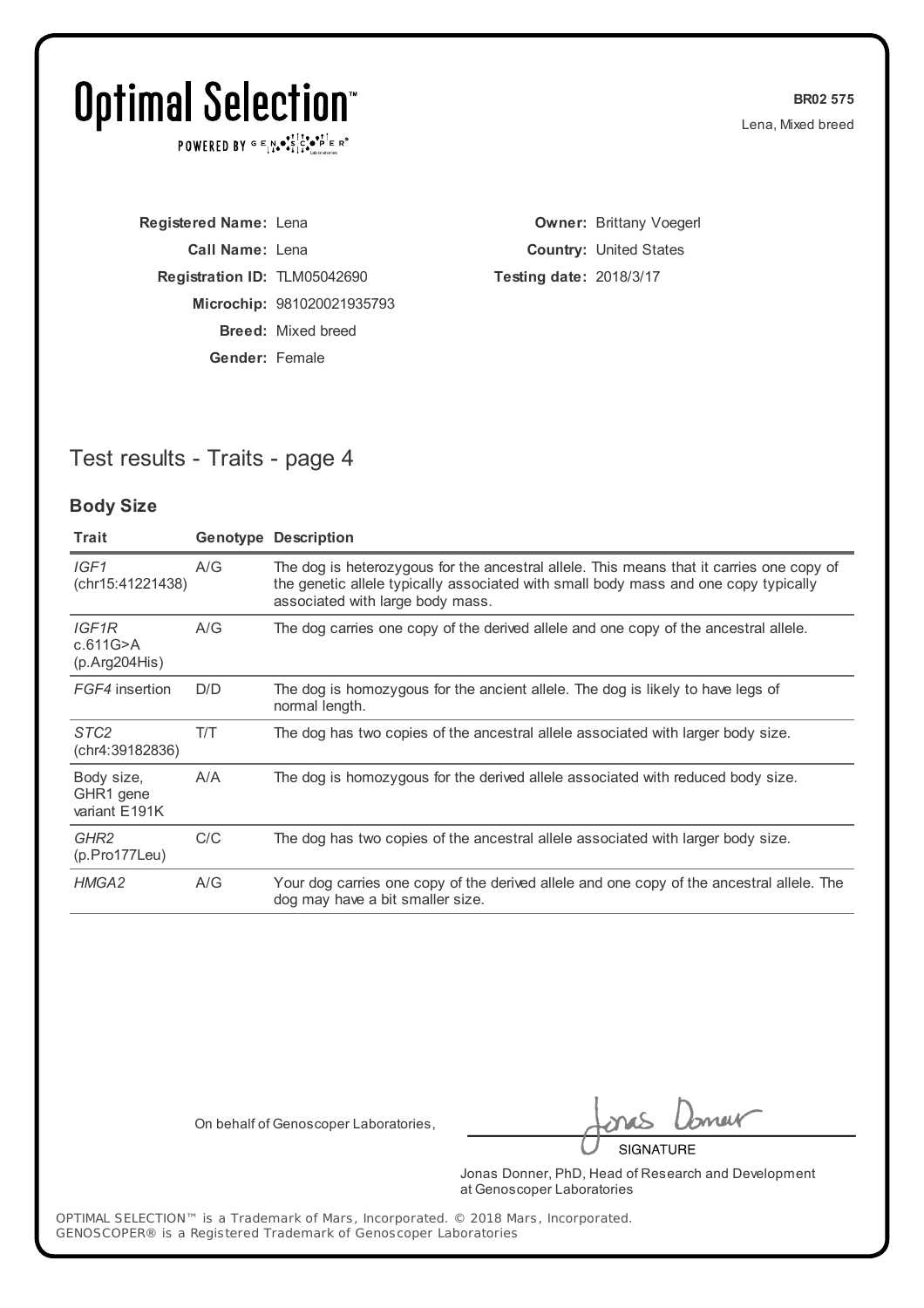$\texttt{POWERED BY} \xrightarrow{\mathbf{c}} \mathbb{I} \underset{\mathbf{a}}{\overset{\mathbf{r}}{\mathbf{a}}} \overset{\mathbf{r}}{\overset{\mathbf{r}}{\mathbf{s}}} \underset{\mathbf{a}}{\overset{\mathbf{r}}{\mathbf{a}}} \overset{\mathbf{r}}{\overset{\mathbf{r}}{\mathbf{s}}} \overset{\mathbf{r}}{\overset{\mathbf{r}}{\mathbf{s}}} \overset{\mathbf{r}}{\overset{\mathbf{r}}{\mathbf{s}}} \overset{\mathbf{r}}{\overset{\mathbf{r}}{\mathbf{s}}} \overset{\mathbf{r}}{\overset{\mathbf{r}}{\mathbf{s}}} \overset{\mathbf{r}}$ 

## Test results - Additional disorders found in other breeds - page 1

#### **Blood Disorders**

| <b>Disorder</b>                                              | Mode of Inheritance                           | Result |
|--------------------------------------------------------------|-----------------------------------------------|--------|
| Canine Scott Syndrome, (CSS)                                 | Autosomal Recessive                           | Clear  |
| Factor IX Deficiency or Hemophilia B (3 mutations)           | <b>X-linked Recessive</b>                     | Clear  |
| Factor VIII Deficiency or Hemophilia A (4 mutations)         | X-linked Recessive                            | Clear  |
| <b>Factor XI Deficiency</b>                                  | Autosomal Dominant<br>(Incomplete Penetrance) | Clear  |
| Hereditary Elliptocytosis                                    |                                               | Clear  |
| Pyruvate Kinase Deficiency; mutation originally found in Pug | Autosomal Recessive                           | Clear  |
| Von Willebrand's Disease (WVD) Type 3 (3 mutations)          | Autosomal Recessive                           | Clear  |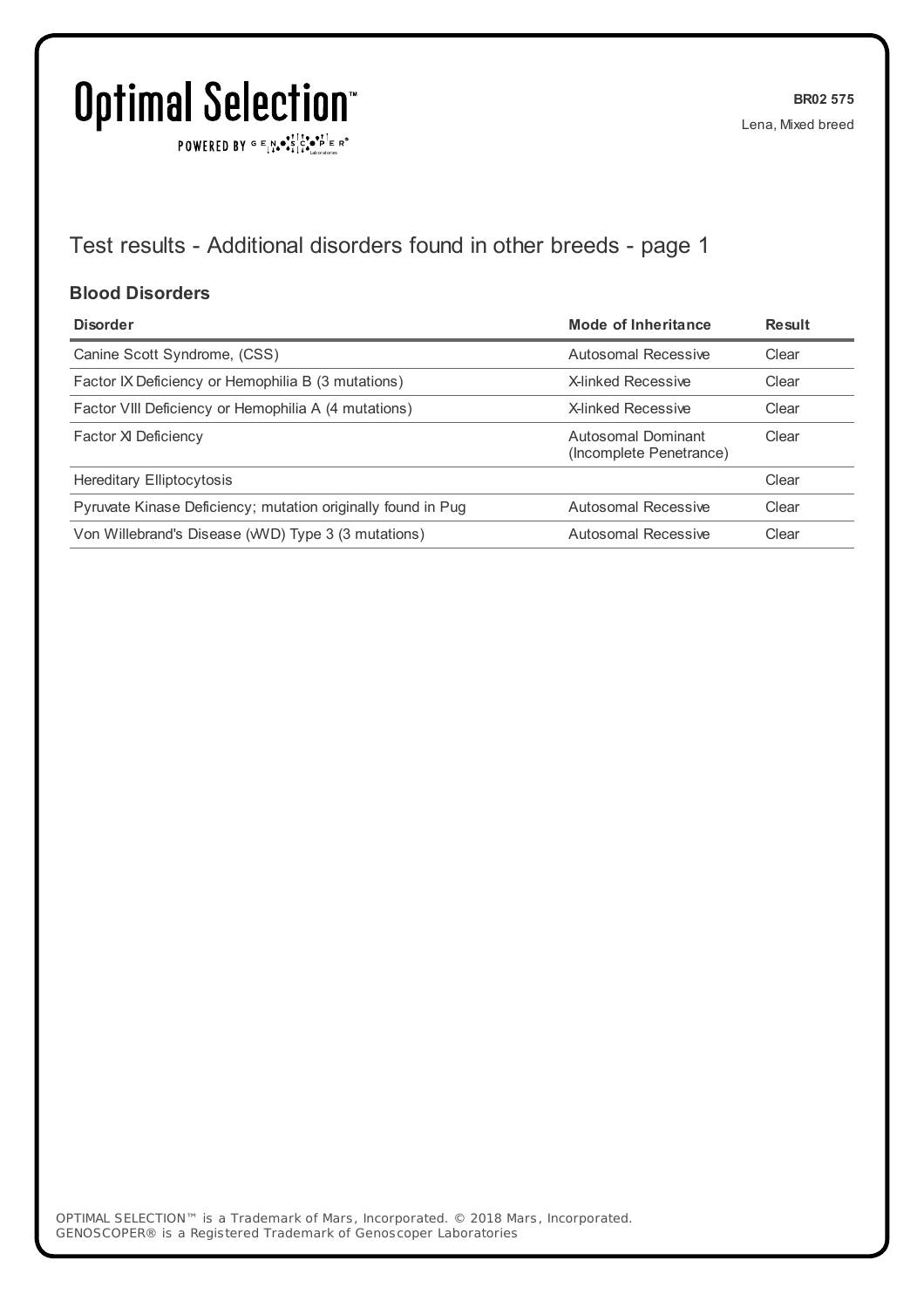POWERED BY  $G \in N \cdot S$   $C \cdot P$   $F \in R^{\circ}$ 

## Test results - Additional disorders found in other breeds - page 2

#### **Ocular Disorders**

| <b>Mode of Inheritance</b>                                                                  | <b>Result</b> |
|---------------------------------------------------------------------------------------------|---------------|
| Autosomal Recessive                                                                         | Clear         |
| Autosomal Recessive                                                                         | Clear         |
| <b>Autosomal Recessive</b>                                                                  | Clear         |
| Autosomal Recessive                                                                         | Clear         |
| Autosomal Recessive<br>(Incomplete Penetrance)                                              | Clear         |
| <b>Autosomal Recessive</b>                                                                  | Clear         |
| Autosomal Recessive                                                                         | Clear         |
| Autosomal Recessive                                                                         | Clear         |
| Primary Open Angle Glaucoma, (POAG); mutation originally found in Petit Autosomal Recessive | Clear         |
| Autosomal Recessive                                                                         | Clear         |
| Autosomal Recessive                                                                         | Clear         |
| <b>Autosomal Recessive</b>                                                                  | Clear         |
| Autosomal Recessive                                                                         | Clear         |
| <b>Autosomal Recessive</b>                                                                  | Clear         |
| <b>Autosomal Recessive</b>                                                                  | Clear         |
|                                                                                             |               |

#### **Cardiac Disorders**

| <b>Disorder</b>                                                       | Mode of Inheritance | <b>Result</b> |
|-----------------------------------------------------------------------|---------------------|---------------|
| Dilated Cardiomyopathy, (DCM); mutation originally found in Schnauzer | Autosomal Recessive | Clear         |
| Long QT Syndrome                                                      | Autosomal Dominant  | Clear         |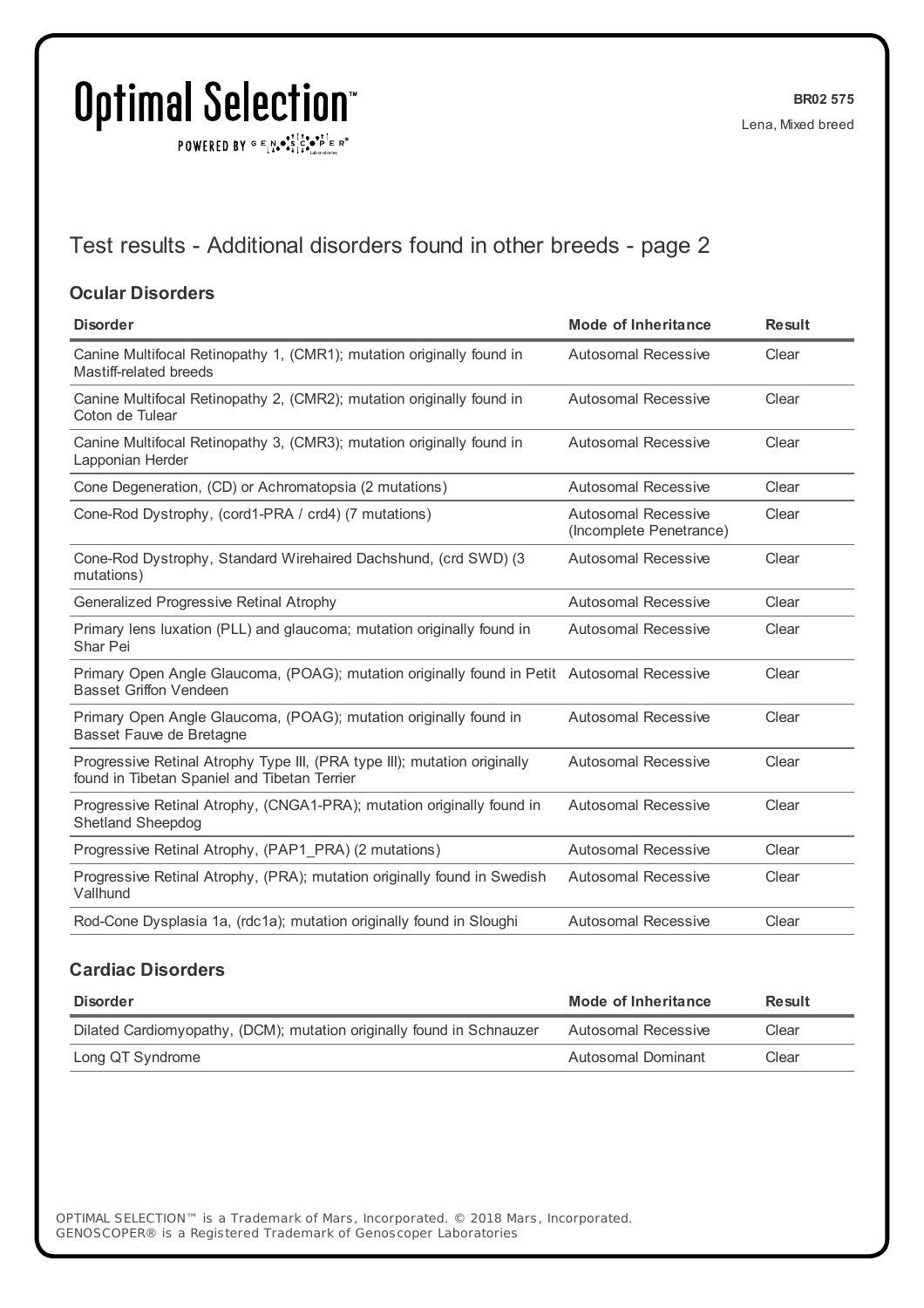POWERED BY  $G \in N_{\bullet} \bullet_{\bullet}^{\bullet}$ 

## Test results - Additional disorders found in other breeds - page 3

#### **Endocrine Disorders**

| Disorder                                | Mode of Inheritance | Result |
|-----------------------------------------|---------------------|--------|
| Congenital Hypothyroidism (2 mutations) | Autosomal Recessive | Clear  |
|                                         |                     |        |

#### **Immunological Disorders**

| <b>Disorder</b>                                                 | Mode of Inheritance | <b>Result</b> |
|-----------------------------------------------------------------|---------------------|---------------|
| Autosomal Recessive Severe Combined Immunodeficiency, (ARSCID)  | Autosomal Recessive | Clear         |
| Myeloperoxidase Deficiency                                      | Autosomal Recessive | Clear         |
| Severe Combined Immunodeficiency in Frisian Water Dogs, (SCID)  | Autosomal Recessive | Clear         |
| X-linked Severe Combined Immunodeficiency (XSCID) (2 mutations) | X-linked Recessive  | Clear         |

#### **Renal Disorders**

| <b>Disorder</b>                                                                     | Mode of Inheritance | <b>Result</b> |
|-------------------------------------------------------------------------------------|---------------------|---------------|
| Cystinuria Type I-A; mutation originally found in Newfoundland Dog (3<br>mutations) | Autosomal Recessive | Clear         |
| Fanconi Syndrome                                                                    | Autosomal Recessive | Clear         |
| Polycystic Kidney Disease in Bull Terriers, (BTPKD)                                 | Autosomal Dominant  | Clear         |
| Primary Hyperoxaluria, (PH); mutation originally found in Coton de Tulear           | Autosomal Recessive | Clear         |
| X-Linked Hereditary Nephropathy, (XLHN) (2 mutations)                               | X-linked Recessive  | Clear         |
| Xanthinuria (2 mutations)                                                           | Autosomal Recessive | Clear         |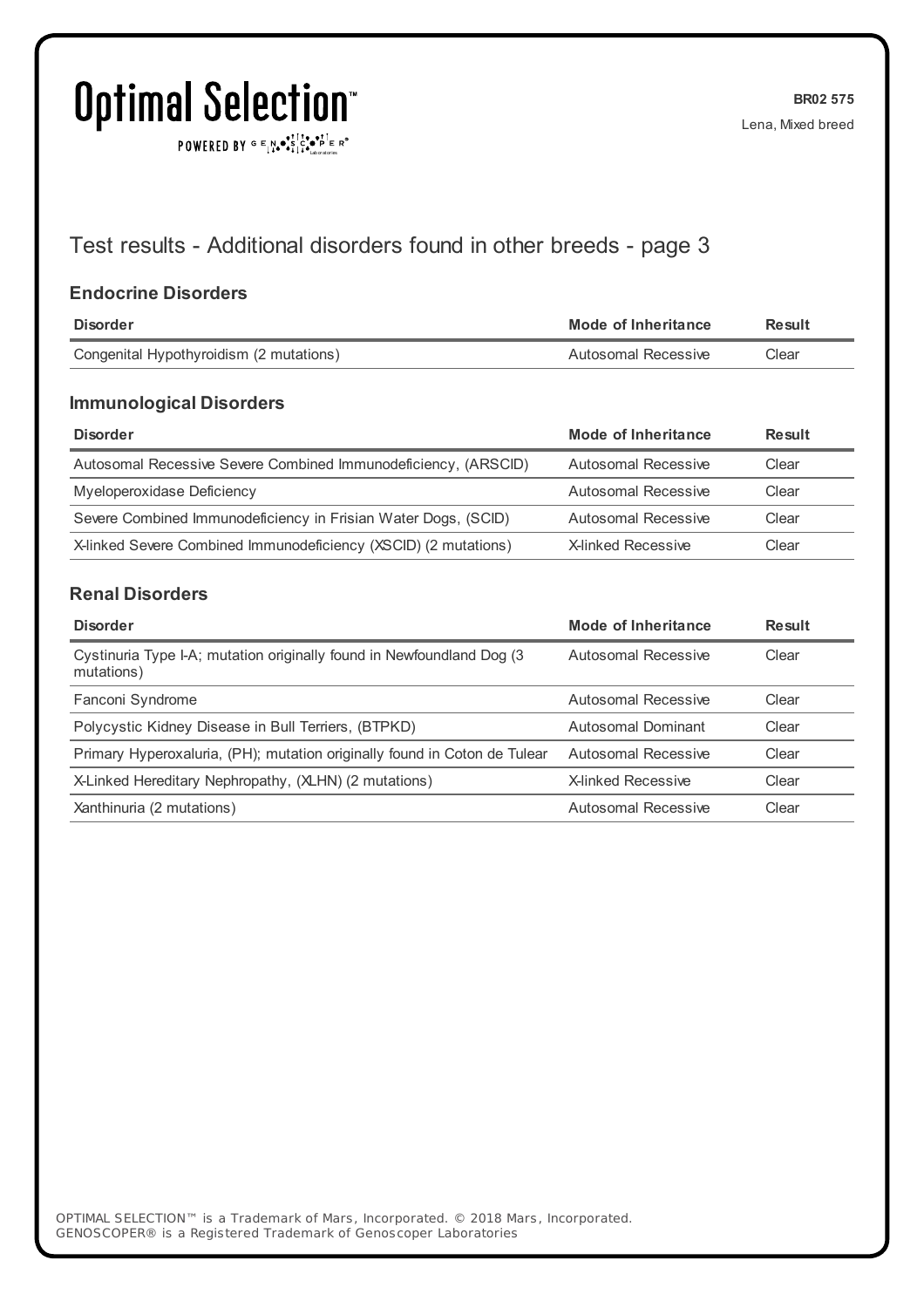$\texttt{POWERED BY} \xrightarrow{\mathbf{c}} \mathbb{I} \underset{\mathbf{a}}{\overset{\mathbf{r}}{\mathbf{a}}} \overset{\mathbf{r}}{\overset{\mathbf{r}}{\mathbf{s}}} \underset{\mathbf{a}}{\overset{\mathbf{r}}{\mathbf{a}}} \overset{\mathbf{r}}{\overset{\mathbf{r}}{\mathbf{s}}} \overset{\mathbf{r}}{\overset{\mathbf{r}}{\mathbf{s}}} \overset{\mathbf{r}}{\overset{\mathbf{r}}{\mathbf{s}}} \overset{\mathbf{r}}{\overset{\mathbf{r}}{\mathbf{s}}} \overset{\mathbf{r}}{\overset{\mathbf{r}}{\mathbf{s}}} \overset{\mathbf{r}}$ 

## Test results - Additional disorders found in other breeds - page 4

#### **Metabolic Disorders**

| <b>Disorder</b>                                                                                     | Mode of Inheritance | Result |
|-----------------------------------------------------------------------------------------------------|---------------------|--------|
| Glycogen Storage Disease Type II or Pompe's Disease, (GSD II)                                       | Autosomal Recessive | Clear  |
| Glycogen Storage Disease Type IIIa, (GSD IIIa)                                                      | Autosomal Recessive | Clear  |
| Glycogen Storage Disease Type la, (GSD la)                                                          | Autosomal Recessive | Clear  |
| Mucopolysaccharidosis Type IIIA, (MPS IIIA); mutation originally found in<br>Dachshund              | Autosomal Recessive | Clear  |
| Mucopolysaccharidosis Type VII, (MPS VII); mutation originally found in<br><b>Brazilian Terrier</b> | Autosomal Recessive | Clear  |
| Pyruvate Dehydrogenase Phosphatase 1 (PDP1) Deficiency                                              | Autosomal Recessive | Clear  |

#### **Muscular Disorders**

| <b>Disorder</b>                                                                                   | <b>Mode of Inheritance</b> | <b>Result</b> |
|---------------------------------------------------------------------------------------------------|----------------------------|---------------|
| Cavalier King Charles Spaniel Muscular Dystrophy, (CKCS-MD)                                       | <b>X-linked Recessive</b>  | Clear         |
| Centronuclear Myopathy, (CNM); mutation originally found in Great Dane                            | Autosomal Recessive        | Clear         |
| Duchenne or Dystrophin Muscular Dystrophy, (DMD); mutation originally<br>found in Norfolk Terrier | X-linked Recessive         | Clear         |
| Muscular Dystrophy, Ullrich-type; mutation originally found in Landseer                           | Autosomal Recessive        | Clear         |
| Myotonia Congenita; mutation originally found in Australian Cattle Dog                            | Autosomal Recessive        | Clear         |
| Nemaline Myopathy; mutation originally found in American Bulldog                                  | Autosomal Recessive        | Clear         |
| X-Linked Myotubular Myopathy (2 mutations)                                                        | <b>X-linked Recessive</b>  | Clear         |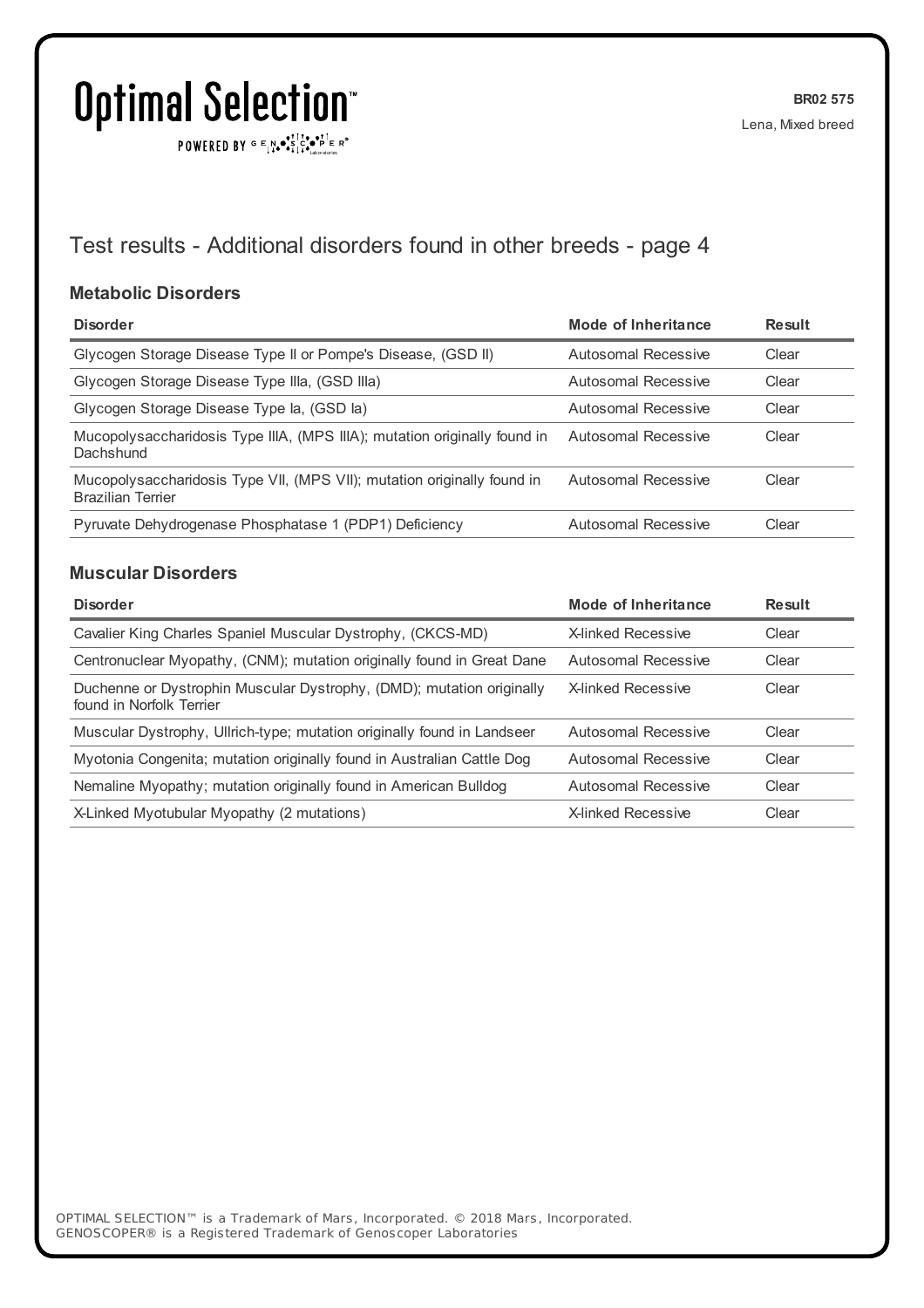$\texttt{POWERED BY} \xrightarrow{\mathbf{c}} \mathbb{I} \underset{\mathbf{a}}{\overset{\mathbf{r}}{\mathbf{a}}} \overset{\mathbf{r}}{\overset{\mathbf{r}}{\mathbf{s}}} \underset{\mathbf{a}}{\overset{\mathbf{r}}{\mathbf{a}}} \overset{\mathbf{r}}{\overset{\mathbf{r}}{\mathbf{s}}} \overset{\mathbf{r}}{\overset{\mathbf{r}}{\mathbf{s}}} \overset{\mathbf{r}}{\overset{\mathbf{r}}{\mathbf{s}}} \overset{\mathbf{r}}{\overset{\mathbf{r}}{\mathbf{s}}} \overset{\mathbf{r}}{\overset{\mathbf{r}}{\mathbf{s}}} \overset{\mathbf{r}}$ 

## Test results - Additional disorders found in other breeds - page 5

#### **Neurological Disorders**

| <b>Disorder</b>                                                                                           | <b>Mode of Inheritance</b> | <b>Result</b> |
|-----------------------------------------------------------------------------------------------------------|----------------------------|---------------|
| Acral Mutilation Syndrome, (AMS)                                                                          | <b>Autosomal Recessive</b> | Clear         |
| Alexander Disease (AxD); mutation originally found in Labrador Retriever                                  | <b>Autosomal Dominant</b>  | Clear         |
| Bandera's Neonatal Ataxia, (BNAt)                                                                         | <b>Autosomal Recessive</b> | Clear         |
| Benign Familial Juvenile Epilepsy or Remitting Focal Epilepsy                                             | <b>Autosomal Recessive</b> | Clear         |
| Cerebellar Cortical Degeneration, (CCD); mutation originally found in<br>Vizsla                           | <b>Autosomal Recessive</b> | Clear         |
| Dandy-Walker-Like Malformation (DWLM); mutation originally found in<br>Eurasier                           | <b>Autosomal Recessive</b> | Clear         |
| Cerebral Dysfunction; mutation originally found in Friesian Stabyhoun                                     | <b>Autosomal Recessive</b> | Clear         |
| Juvenile Myoclonic Epilepsy, (JME); mutation originally found in<br>Rhodesian Ridgeback                   | <b>Autosomal Recessive</b> | Clear         |
| L-2-Hydroxyglutaric Aciduria, (L2HGA) (2 mutations)                                                       | Autosomal Recessive        | No call       |
| Lagotto Storage Disease, (LSD)                                                                            | <b>Autosomal Recessive</b> | Clear         |
| Neonatal Cerebellar Cortical Degeneration or Cerebellar Abiotrophy,<br>(NCCD)                             | <b>Autosomal Recessive</b> | Clear         |
| Neonatal Encephalopathy with Seizures, (NEWS)                                                             | Autosomal Recessive        | Clear         |
| Neuroaxonal Dystrophy (NAD); mutation originally found in Spanish Water Autosomal Recessive<br>Dog        |                            | Clear         |
| Neuronal Ceroid Lipofuscinosis 1, (NCL1) (2 mutations)                                                    | Autosomal Recessive        | Clear         |
| Neuronal Ceroid Lipofuscinosis 8, (NCL8) (2 mutations)                                                    | Autosomal Recessive        | Clear         |
| Neuronal Ceroid Lipofuscinosis, (NCL7); mutation originally found in<br>Chinese Crested Dog and Chihuahua | <b>Autosomal Recessive</b> | Clear         |
| Polyneuropathy with ocular abnormalities and neuronal vacuolation,<br>(POANV) (2 mutations)               | <b>Autosomal Recessive</b> | No call       |
| Progressive Early-Onset Cerebellar Ataxia; mutation originally found in<br>Finnish Hound                  | <b>Autosomal Recessive</b> | Clear         |
| Sensory Neuropathy (4 mutations)                                                                          | Autosomal Recessive        | Clear         |
| Spongy degeneration with cerebellar ataxia, (SDCA1); mutation originally<br>found in Belgian Shepherd Dog | <b>Autosomal Recessive</b> | Clear         |
| X-Linked Tremors; mutation originally found in English Springer Spaniel                                   | <b>X-linked Recessive</b>  | Clear         |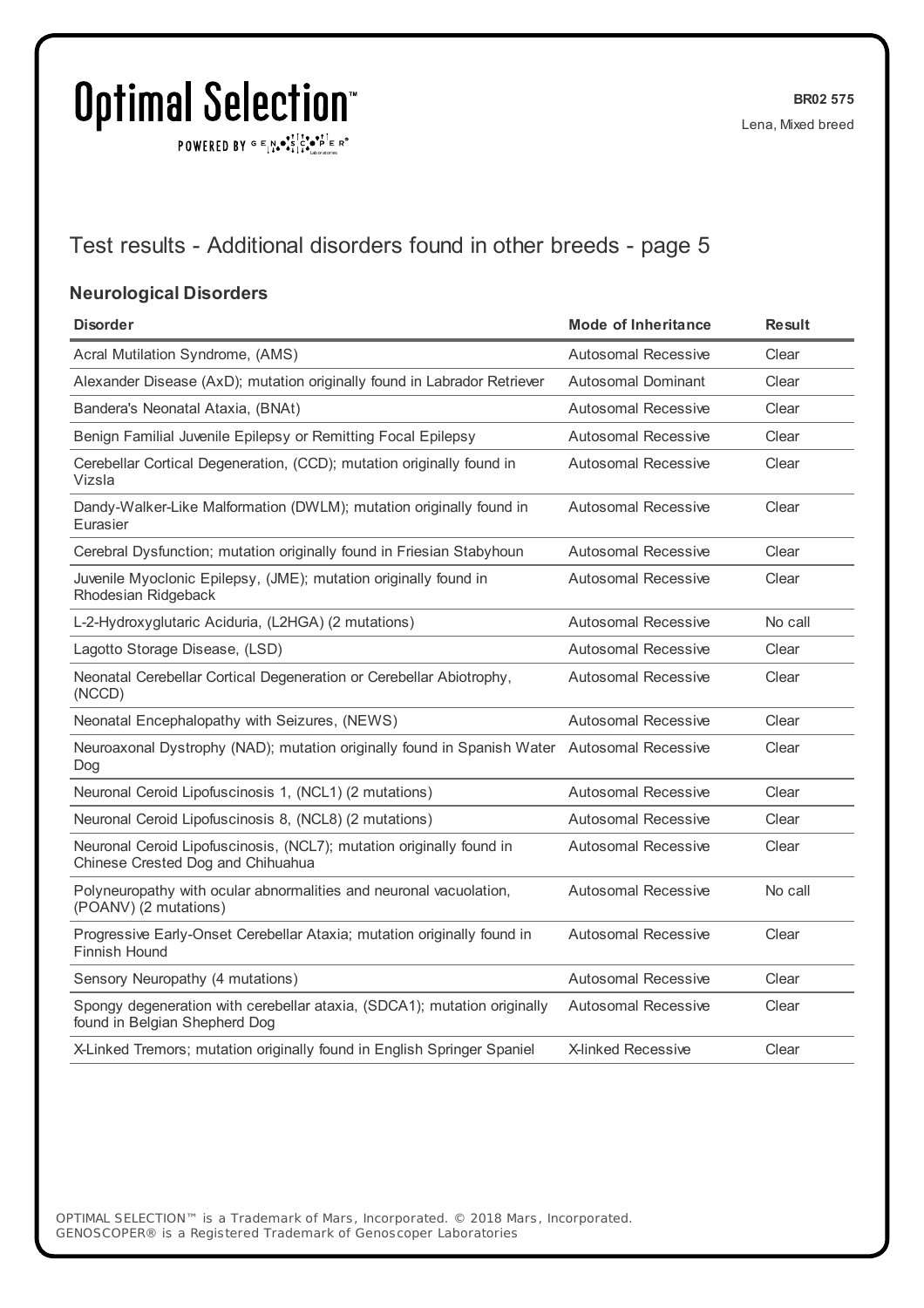$\texttt{POWERED BY} \xrightarrow{\mathbf{c}} \mathbb{I} \underset{\mathbf{a}}{\overset{\mathbf{r}}{\mathbf{a}}} \overset{\mathbf{r}}{\overset{\mathbf{r}}{\mathbf{s}}} \underset{\mathbf{a}}{\overset{\mathbf{r}}{\mathbf{a}}} \overset{\mathbf{r}}{\overset{\mathbf{r}}{\mathbf{s}}} \overset{\mathbf{r}}{\overset{\mathbf{r}}{\mathbf{s}}} \overset{\mathbf{r}}{\overset{\mathbf{r}}{\mathbf{s}}} \overset{\mathbf{r}}{\overset{\mathbf{r}}{\mathbf{s}}} \overset{\mathbf{r}}{\overset{\mathbf{r}}{\mathbf{s}}} \overset{\mathbf{r}}$ 

## Test results - Additional disorders found in other breeds - page 6

#### **Neuromuscular Disorders**

| <b>Disorder</b>                                                                                                    | Mode of Inheritance | Result |
|--------------------------------------------------------------------------------------------------------------------|---------------------|--------|
| Congenital Myasthenic Syndrome, (CMS) (2 mutations)                                                                | Autosomal Recessive | Clear  |
| Congenital Myasthenic Syndrome, (CMS); mutation originally found in<br><b>Jack Russell Terrier</b>                 | Autosomal Recessive | Clear  |
| Congenital Myasthenic Syndrome, (CMS); mutation originally found in Old Autosomal Recessive<br>Danish Pointing Dog |                     | Clear  |
| GM2 Gangliosidosis; mutation originally found in Toy Poodle                                                        | Autosomal Recessive | Clear  |
| Globoid Cell Leukodystrophy or Krabbe Disease, (GLD); mutation<br>originally found in Irish Setter                 | Autosomal Recessive | Clear  |
| Paroxysmal Dyskinesia, (PxD); mutation originally found in Irish Soft<br>Coated Wheaten Terrier                    | Autosomal Recessive | Clear  |

#### **Skeletal Disorders**

| <b>Disorder</b>                                                                                                                      | Mode of Inheritance | Result |
|--------------------------------------------------------------------------------------------------------------------------------------|---------------------|--------|
| Cleft Palate; Cleft Lip and Palate with Syndactyly; ADAMTS20 gene<br>mutation originally found in Nova Scotia Duck Tolling Retriever | Autosomal Recessive | Clear  |
| Cleft Palate; DLX6 gene mutation originally found in Nova Scotia Duck<br><b>Tolling Retriever</b>                                    | Autosomal Recessive | Clear  |
| Osteogenesis Imperfecta, (OI); mutation originally found in Beagle                                                                   | Autosomal Dominant  | Clear  |
| Spondylocostal Dysostosis                                                                                                            | Autosomal Recessive | Clear  |
| Van den Ende-Gupta Syndrome, (VDEGS)                                                                                                 | Autosomal Recessive | Clear  |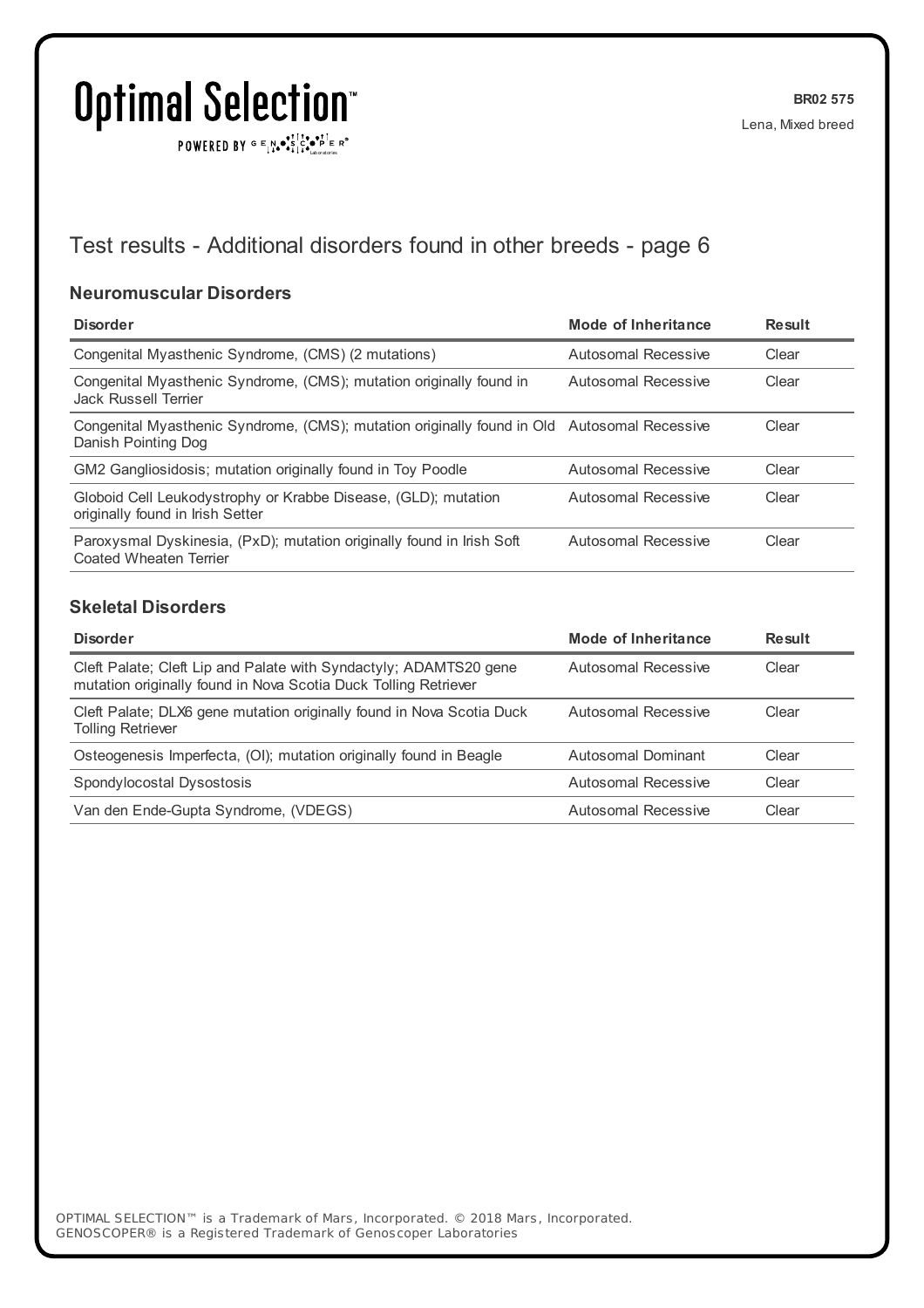POWERED BY  $G \in N \cdot S$   $C \cdot P$   $F \in R^{\circ}$ 

## Test results - Additional disorders found in other breeds - page 7

#### **Dermal Disorders**

| <b>Disorder</b>                                                                                                                   | <b>Mode of Inheritance</b> | <b>Result</b> |
|-----------------------------------------------------------------------------------------------------------------------------------|----------------------------|---------------|
| Dystrophic Epidermolysis Bullosa; mutation originally found in Golden<br>Retriever                                                | Autosomal Recessive        | Clear         |
| Dystrophic Epidermolysis Bullosa; mutation originally found in Central<br>Asian Ovcharka                                          | Autosomal Recessive        | Clear         |
| Epidermolytic Hyperkeratosis                                                                                                      | Autosomal Recessive        | Clear         |
| Focal Non-Epidermolytic Palmoplantar Keratoderma, (FNEPPK); mutation Autosomal Recessive<br>originally found in Doque de Bordeaux |                            | Clear         |
| Ichthyosis; mutation originally found in American Bulldog                                                                         | Autosomal Recessive        | Clear         |
| Ichthyosis; mutation originally found in Great Dane                                                                               | Autosomal Recessive        | Clear         |
| Ligneous Membranitis                                                                                                              | Autosomal Recessive        | Clear         |
| X-Linked Ectodermal Dysplasia, (XHED)                                                                                             | <b>X-linked Recessive</b>  | Clear         |

#### **Other Disorders**

| <b>Disorder</b>                                                                        | Mode of Inheritance | Result |
|----------------------------------------------------------------------------------------|---------------------|--------|
| Acute Respiratory Distress Syndrome, (ARDS); mutation originally found<br>in Dalmatian | Autosomal Recessive | Clear  |
| Dental Hypomineralization; mutation originally found in Border Collie                  | Autosomal Recessive | Clear  |
| Narcolepsy; mutation originally found in Dachshund                                     | Autosomal Recessive | Clear  |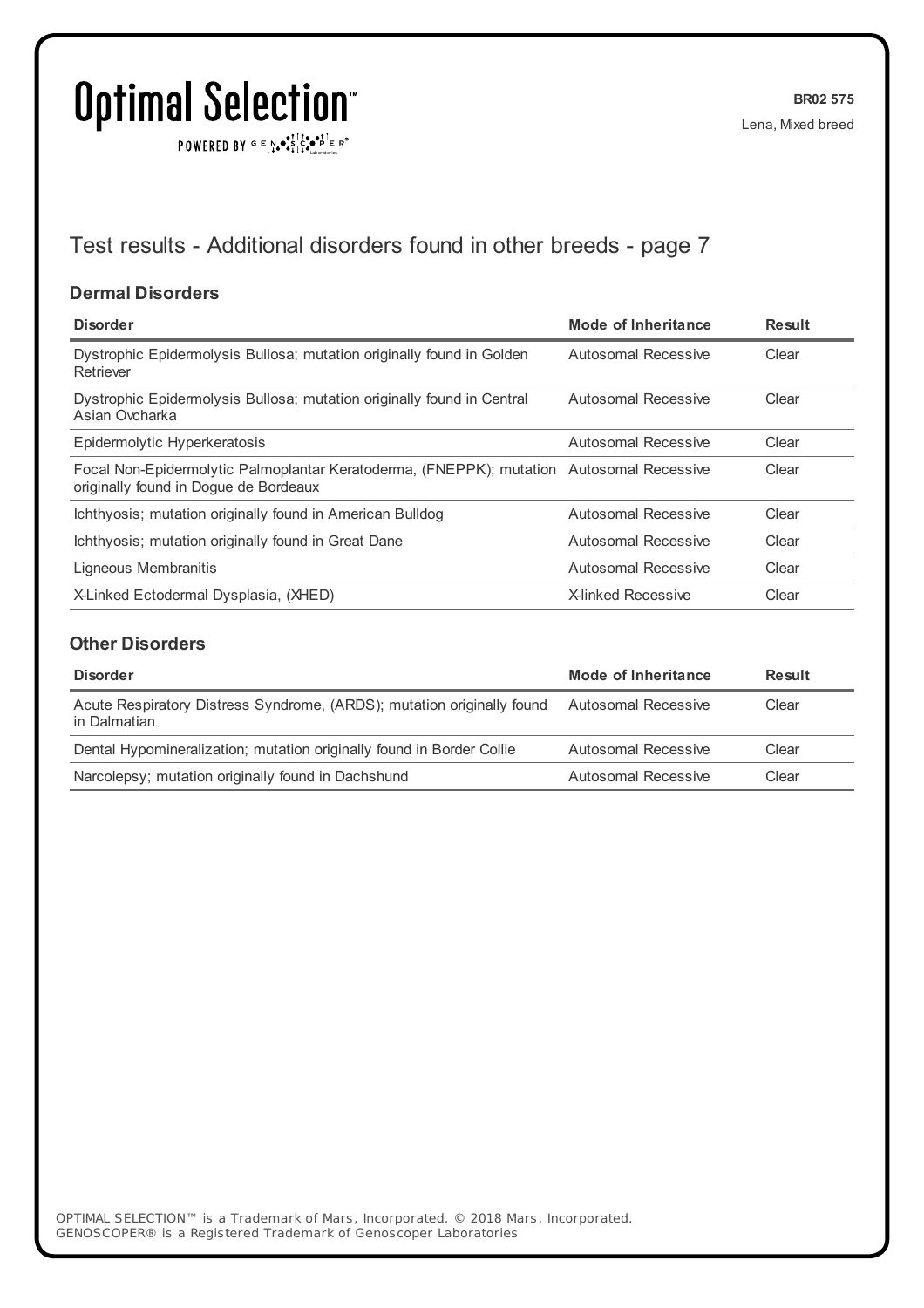POWERED BY  $G \in N$ .  $\mathbb{R}$ ,  $\mathbb{R}$ ,  $\mathbb{R}$ ,  $\mathbb{R}$   $\mathbb{R}$  is  $\mathbb{R}$ 

## APPENDIX Explanation of the results of the tested disorders

Autosomal recessive inheritance (ARI)

Clear - A dog carries no copies of the tested mutation and has no or reduced likelihood of developing and passing on the disease/condition.

Carrier - A dog carries one copy of the tested mutation. Carriers typically have a normal, healthy appearance but pass on the mutation to approximately 50% of their offspring.

At risk - A dog carries two copies of the tested mutation and is at high or increased risk of developing the disease/condition.

#### Autosomal dominant inheritance (ADI)

Clear - A dog carries no copies of the tested mutation and has no or reduced likelihood of developing and passing on the disease/condition.

At risk - A dog carries one or two copies of the tested mutation and is at high or increased risk of developing the disease/condition.

#### X-linked recessive inheritance (X-linked)

Clear - A dog carries no copies of the tested mutation and has no or reduced likelihood of developing and passing on the disease/condition.

Carrier - Female carriers typically have a normal, healthy appearance but carry one copy of the tested mutation on one of their X chromosomes. As males only have one X chromosome, there are no male carriers.

At risk - Female dogs at risk carrytwo mutated copies of the tested mutation. Males carry one copy of the tested mutation on their single X chromosome. Dogs at risk are at high or increased risk of developing the disease/condition.

Please note that the descriptions above are generalized based on typically observed inheritance patterns. When obtaining a 'carrier' or 'at risk' test result, always refer to the corresponding online test documentation for more detailed information on the condition and any exceptions.